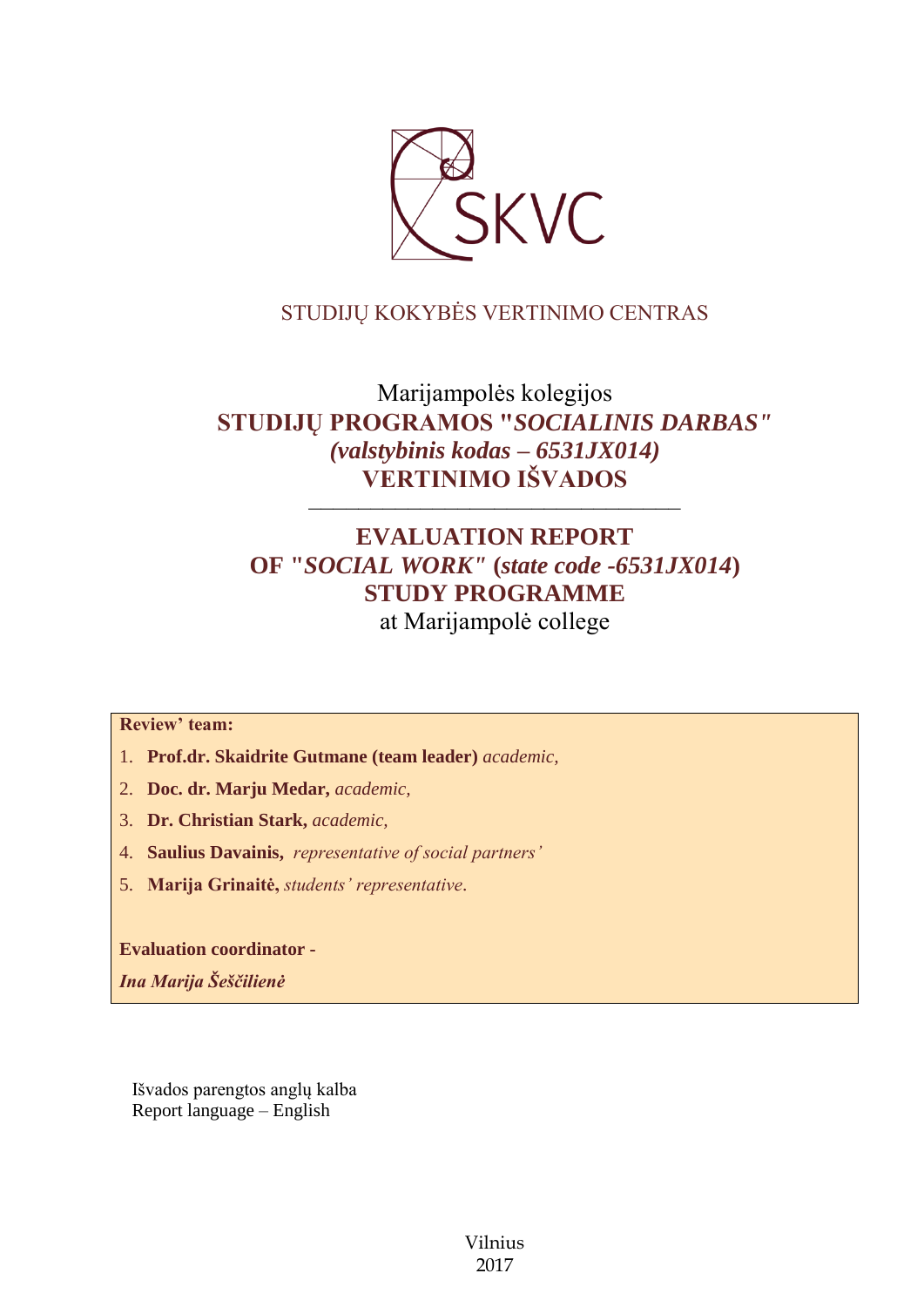# **DUOMENYS APIE ĮVERTINTĄ PROGRAMMEĄ**

| Studijų programos pavadinimas                           | Socialinis darbas                                                                                               |
|---------------------------------------------------------|-----------------------------------------------------------------------------------------------------------------|
| Valstybinis kodas                                       | 6531JX014                                                                                                       |
| Studijų sritis (studijų krypčių grupė)*                 | Socialiniai mokslai (Socialiniai mokslai)*                                                                      |
| Studijų kryptis                                         | Socialinis darbas                                                                                               |
| Studijų programos rūšis                                 | Koleginės                                                                                                       |
| Studijų pakopa                                          | Pirma                                                                                                           |
| Studijų forma (trukmė metais)                           | Nuolatinė (3); ištęstinė (4)                                                                                    |
| Studijų programos apimtis kreditais                     | 180                                                                                                             |
| Suteikiamas laipsnis ir (ar) profesinė<br>kvalifikacija | Socialinio darbo profesinis bakalauras,<br>socialinis darbuotojas (socialinių mokslų<br>profesinis bakalauras)* |
| Studijų programos įregistravimo data                    | 2002-06-25                                                                                                      |

\* skliaustuose nurodomi nauji duomenys, kurie pasikeitė nuo 2017 m. sausio 1 d. įsigaliojus Studijų krypčių ir krypčių grupių, pagal kurias vyksta studijos aukštosiose mokyklose sąrašui bei Kvalifikacinių laipsnių sąrangai.

| Title of the study programme                           | Social work                                                                                            |
|--------------------------------------------------------|--------------------------------------------------------------------------------------------------------|
| State code                                             | 6531JX014                                                                                              |
| Study area (Group of study field)*                     | Social sciences (Social sciences)*                                                                     |
| Study field                                            | Social work                                                                                            |
| Type of the study programme                            | College studies                                                                                        |
| Study cycle                                            | First (Professional bachelor)                                                                          |
| Study mode (length in years)                           | Full-time $-3$ years; part-time $-4$ years                                                             |
| Volume of the study programme in credits               | 180                                                                                                    |
| Degree and (or) professional qualifications<br>awarded | Professional bachelor of social work, social<br>worker (Professional bachelor of social<br>sciences)*, |
| Date of registration of the study programme            | 25-06-2002                                                                                             |

# **INFORMATION ON EVALUATED STUDY PROGRAMME**

\* in brackets new data provided, valid from 1 January, 2017 after List of study fields and groups of study fields Framework of qualification degrees came into force.

Studijų kokybės vertinimo centras

©

The Centre for Quality Assessment in Higher Education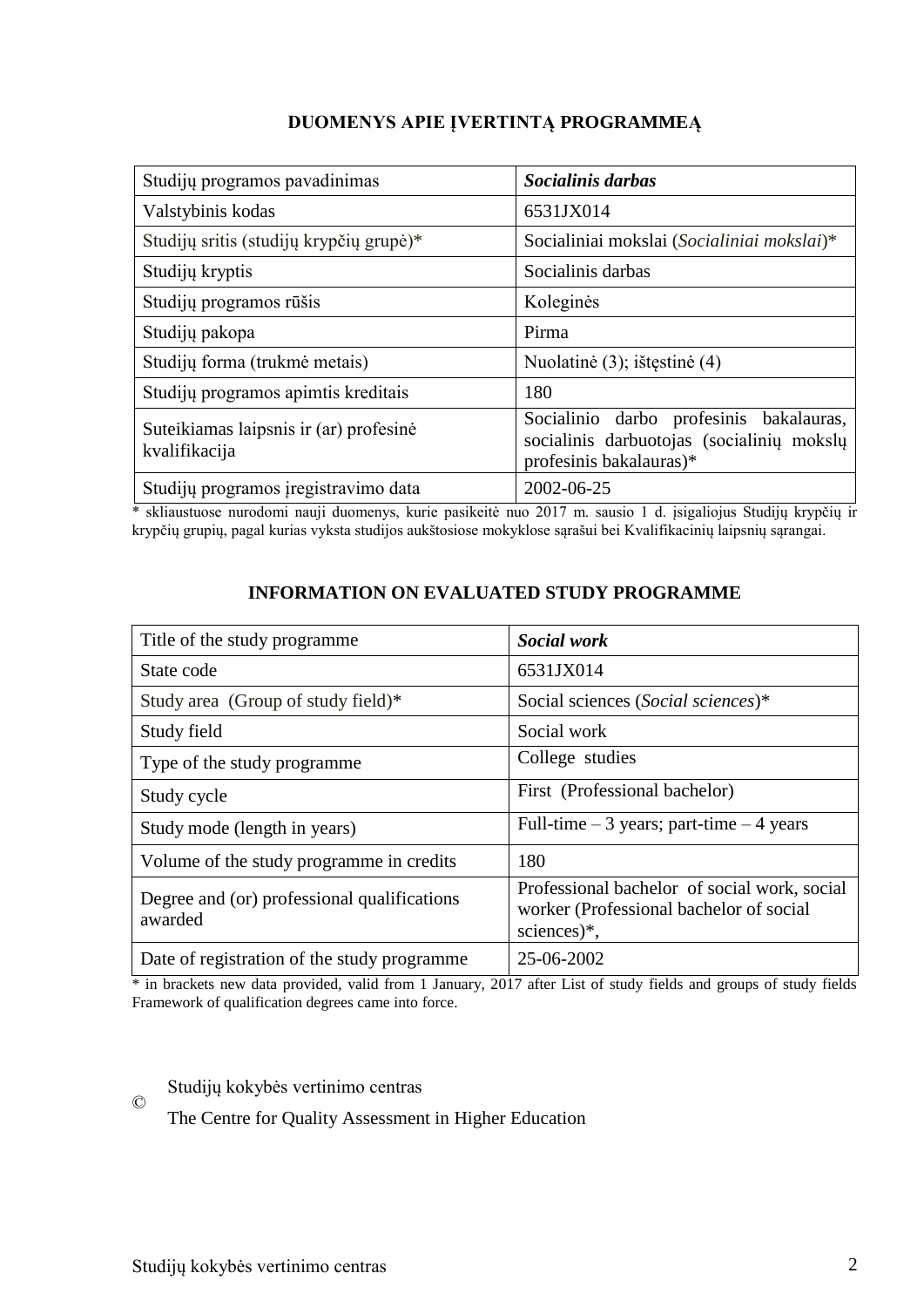# **CONTENTS**

| 1.1. |  |
|------|--|
|      |  |
|      |  |
|      |  |
|      |  |
|      |  |
|      |  |
|      |  |
|      |  |
|      |  |
|      |  |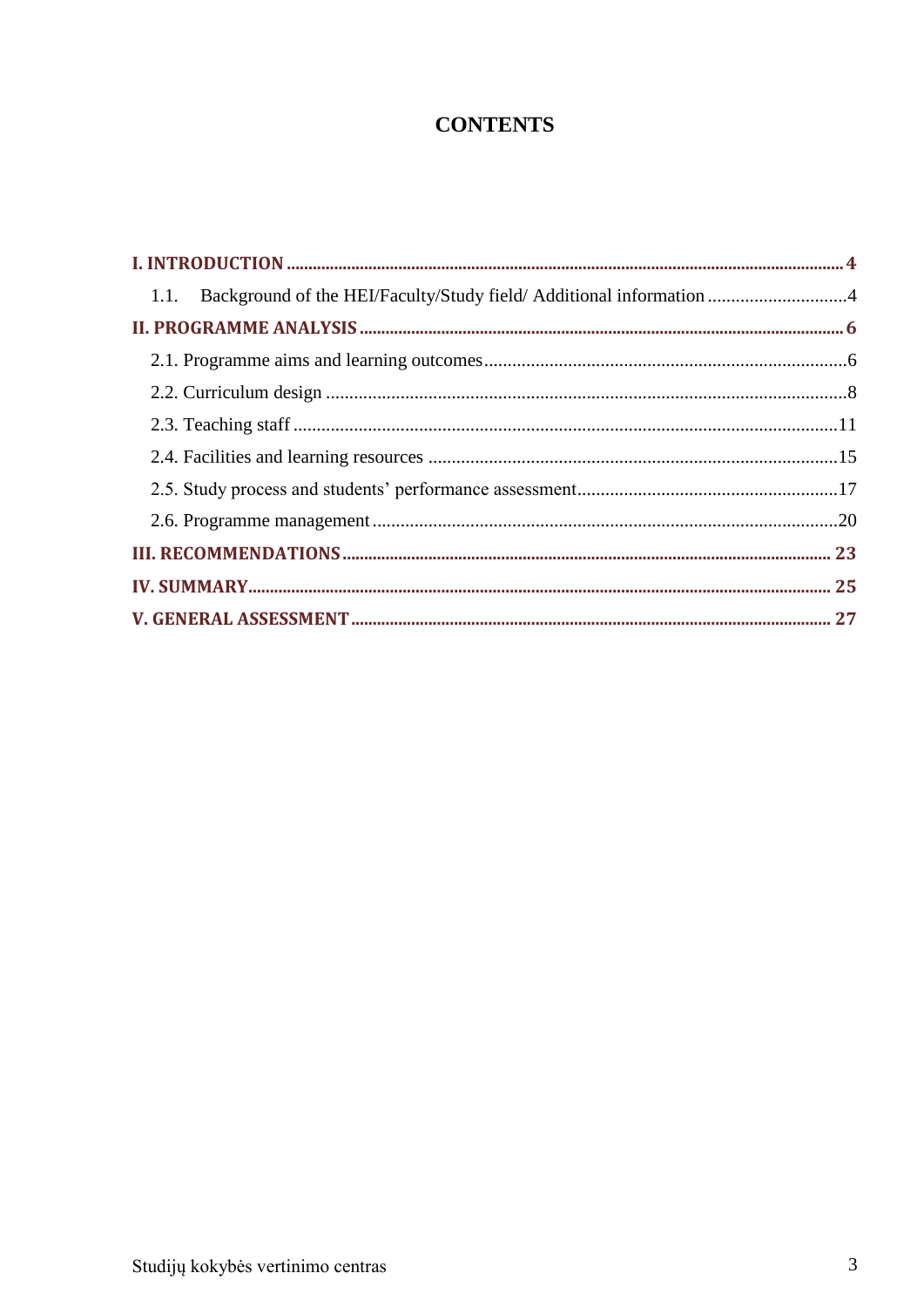#### <span id="page-3-0"></span>**I. INTRODUCTION**

#### **1.1. Background of the evaluation process**

The evaluation of on-going Study Programmes is based on the **Methodology for evaluation of Higher Education Study Programmes,** approved by Order Nr. 1-01-162 of December 20, 2010, of the Director of the Centre for Quality Assessment in Higher Education (hereafter – SKVC).

The evaluation is intended to help higher education institutions to constantly improve their Study Programmes and to inform the public about the quality of studies.

The evaluation process consists of the main following stages: *1) self-evaluation and selfevaluation report prepared by Higher Education Institution (hereafter – HEI); 2) visit of the review team at the higher education institution; 3) production of the evaluation report by the review team and its publication; 4) follow-up activities.* 

On the basis of external evaluation report of the Study Programme SKVC takes decision to accredit Study Programme either for 6 years or for 3 years. If the Programme evaluation is negative such a Programme is not accredited.

The Programme is **accredited for 6 years** if all evaluation areas are evaluated as "very good" (4 points) or "good" (3 points).

The Programme is **accredited for 3 years** if none of the areas was evaluated as "unsatisfactory" (1 point) and at least one evaluation area was evaluated as "satisfactory" (2 points).

The Programme **is not accredited** if at least one of evaluation areas was evaluated as "unsatisfactory" (1 point).

#### **1.2. General**

The Application documentation submitted by the HEI follows the outline recommended by the SKVC. Along with the self-evaluation report and annexes, the following additional documents have been provided by the HEI before, during and/or after the site-visit:

| No. | Name of the document                                |
|-----|-----------------------------------------------------|
|     | List of Students Final Works + Students Final Works |

#### <span id="page-3-1"></span>*1.1. Background of the HEI/Faculty/Study field/ Additional information*

The Public Institution Marijampole College has the status of a Higher education establishment as determined by the Lithuanian Republic Law on Higher Education and Research (Official Gazette, Nr. 54-2140 of 12/05/2009) and other statutory acts. The College management bodies are formed and their competence is determined by the LR Civil Code (Official Gazette,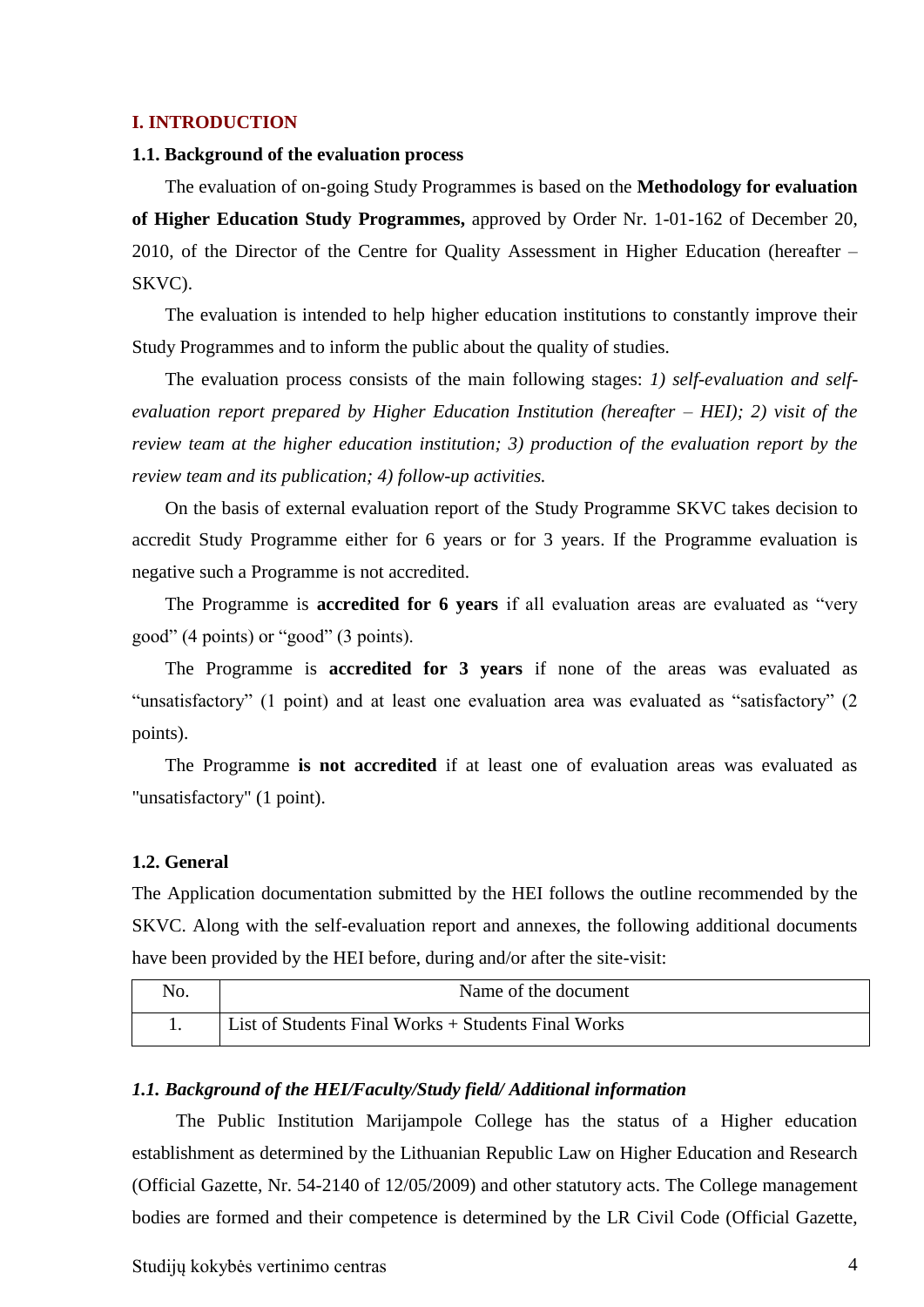Nr. 74-2262 of 2000) and by the Law on Higher Education and Research (Official Gazette, Nr. 54-2140 of 12/05/2009), and the College Statute (Official Gazette, Nr. 107 of 30/08/2011) (SER p. 3).

The Social Work Study Programme in the Faculty of Education Studies and Social Work at Marijampole College is implemented since September1, 2002. The Programme was evaluated in 2013.

The Self-Assessment team was formed to analyse the implementation of the Programme and to prepare the self-evaluation report.

The present review has been carried out under guidelines and procedures of SKVC. Conducting evaluation of the Study Programme, the External Evaluation Team has acted in compliance with the "Methodology for Evaluation of Higher Education Study Programmes" (Order No 1-01-162 of December 20, 2010 of the Director of the Centre for Quality Assessment in Higher Education) and the Standards and Guidelines for Quality Assurance in the European Higher Education Area.

The initial stage included preparation of the self-assessment report by the College. This was read and commented on by a team of experts, after which the team visited the College in December 12, 2017. During the visit, the evaluation team had an opportunity to discuss the Programme with faculty administrators, teaching staff, students, alumni and employers. The evaluators visited the Library, offices, teaching spaces and facilities related to the Programme.

After the visit, the expert group held a meeting for discussing and ammending the content of the evaluation report to represent the opinion of the whole group.

## **1.4. The Review Team**

The review team was compiled according *Description of experts' recruitment*, approved by order Nr. V-41 of Acting Director of the Centre for Quality Assessment in Higher Education. The Review Visit to HEI was conducted by the team in December 12, 2017.

- *1.* Prof. dr. Skaidrite Alma Gutmane (team leader), Rector of Latvian Christian Academy, *Latvia*
- *2.* Prof. dr. Christian Stark*, Head of Master Programme Social Work, vice-Dean for research and Internationalisation, University of Applied Sciences Upper austria, Austria.*
- *3.* Doc. dr. Marju Medar*, Associate Professor at Tallinn University, Estonia.*
- *4.* Mr Saulius Davainis*, Head of Social Activity Departament at the Republican Hospital of Kaunas, Lithuania.*
- *5.* Ms Marija Grinaitė*, student of Vilnius University Study Programme Sociol Policy, Lithuania.*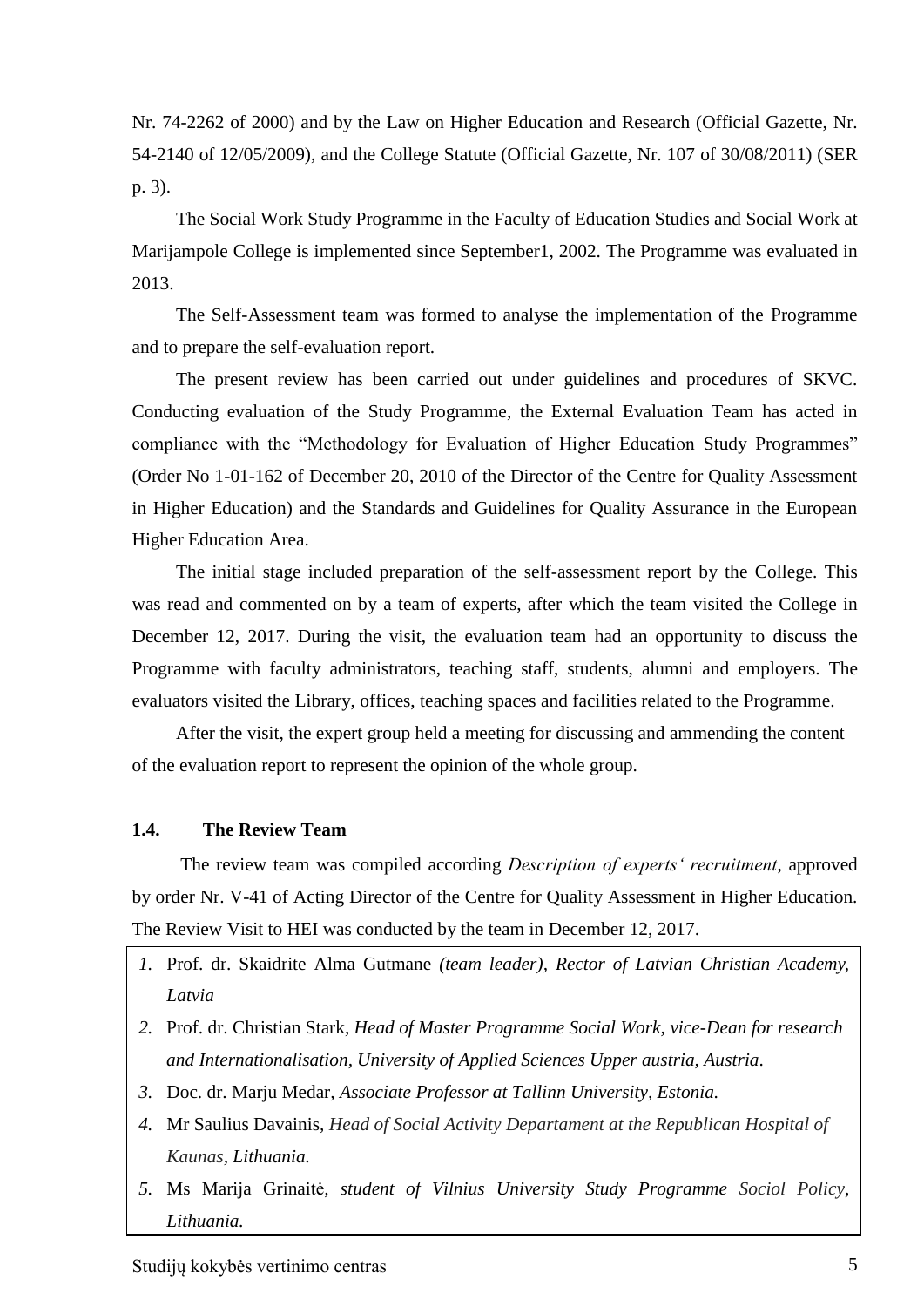#### <span id="page-5-1"></span><span id="page-5-0"></span>**II. PROGRAMME ANALYSIS**

#### *2.1. Programme aims and learning outcomes*

**The Programme objective(s) and intended learning outcomes are well defined, clear, complement each other and are publicly accessible**. The aim and the outcomes are clearly defined, updated according to the image of the profession and field of activities. The aim of the programme is to prepare well-educated, creative, critically thinking generalist social workers for the fast changing national employment market based on the principles of social justice, ethics and assurance of human rights. The aims of the programme and the learning outcomes are developed on the basis of social work professional competencies and are reflected in the selfevaluation report (SER p. 6).

**Learning outcomes of the Programme are clearly stated, publicly available and realizable.**  Learning outcomes and their relevance are based on considering the ever-changing world. Special attention was paid to the importance of social empowerment, social support and the development of social skills of students (SER p. 6; meeting with teaching staff, students and alumni).

**The mission, operational objectives and strategy of the higher education institution are related to the Social Work Study Programme and understood by all stakeholders**. During the peer-review visit, the teaching staff, students, alumni and social partners confirmed that social work is a very creative profession and students need to be able for develop and change the society. Teachers and administration believe that aims and learning outcomes are related to each other. Also, the theory included practice. Administration of the college pointed out during the peer-review visit that the face of this college is turned towards the region – mission is related with region, industry and social area. College gets feedback from the region as to which are the problems and what needs to be done. In the social work area there is now the DI process and SW as a profession is very needed on labour market.

**The Programme aim and learning outcomes match the state, public and labour market needs, academic and professional requirements.** Social work study programme trains professionals who are able to recognize and assess the need for new social services, join the project activities, develop innovative services from planning to implementation. The aims of the programme and the learning outcomes are related to the *Marijampole Regional Development*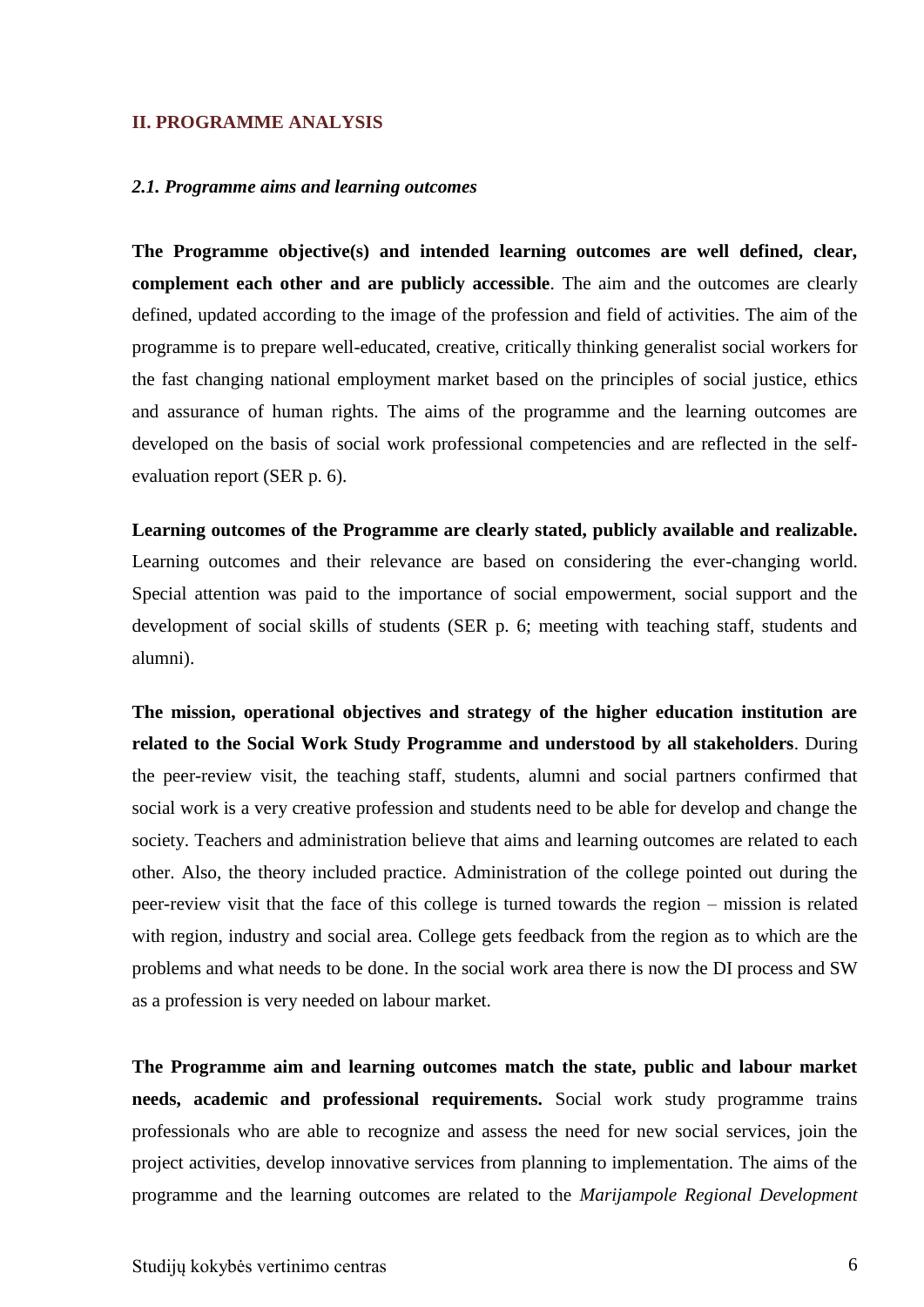*Plan* strategies and the labour market needs of Marijampole region. Social partners, alumni and administration have confirmed the demand for social workers in the region during the peerreview visit. Students who graduate from the Study Programme can find job in regional Social security institutions, Social welfare departments, Day care centers for disabled, elderly, children foster homes, hospitals, rehabilitation departments, imprisonment institutions, etc. Meeting with Social stakeholders proved that the Study Programme has positive and qualitative professional training approach to the labor market needs, identity of the Social work profession and *knowhow* related to different social problems. (SER p. 6; Meetings with administration and teaching staff, alumni and social partners)**.**

**The aims of the programme and the learning outcomes correspond to the international and national requirements regarding the type and level of studies:** Dublin Descriptors (2004), National and European Qualifications Framework (2008), Lithuanian Qualifications Framework (2010), general requirements for descriptors of study cycles in Lithuania (2010, 2011) and professional requirements of Social work (2014). The Programme aim and learning outcomes also comply with international and national professional values, objectives and requirements (SER p. 6).

**The Programme objectives and intended learning outcomes correspond to the type and cycle of studies and the level of qualifications.** The Programme learning outcomes correspond to the learning outcomes required by descriptors of the study field of social work at level 6. During the meeting, the teaching stuff demonstrated a deep understanding of academic and professional requirements for social work (Meeting with teaching staff).

**The aim and the learning outcomes of the Study Programme have been formulated based on the contemporary understanding of social work and competencies of a social worker.** Important bases of study programme are the *Globalization Approach*, the *Open Mind Thinking* and *Students Centered Learning Approach.* The Study programme is based on the principles of human rights and oriented towards the needs of disabled people. Strategical background of the study programme is based on the international definition of SW and the focus is on learning during students' practise, working with clients and communication environment (Meeting with teaching staff, students, social partners and alumni).

**The aim and the learning outcomes of the Programme are periodically reviewed. The Programme title, the intended learning outcomes, its content and granted qualification are in compliance with each other.** Study programme aims and learning outcomes are evaluated,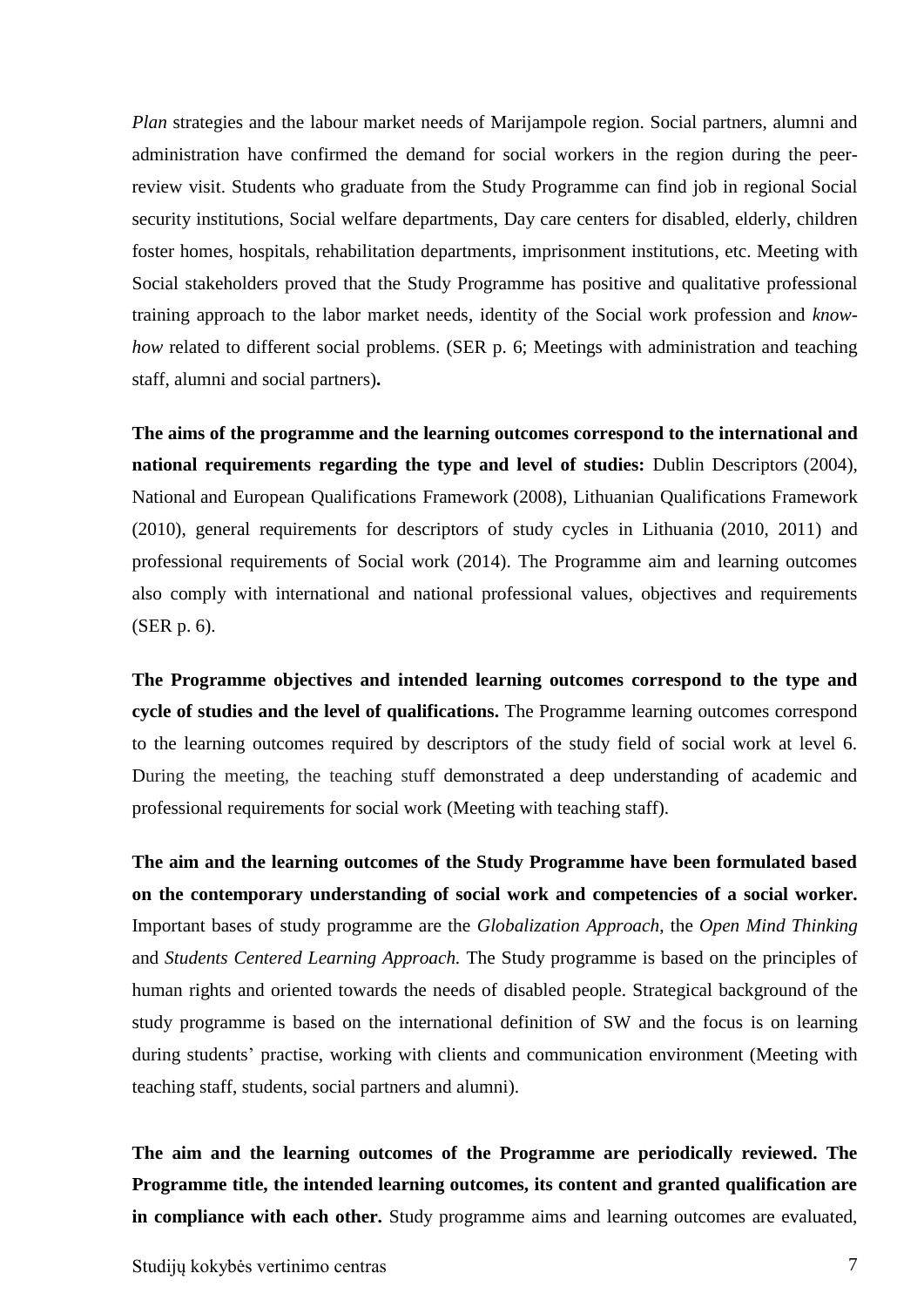taking into account feedback from the students (after each semester), employers (once a year), alumni (after graduation). Social partners' opinion is listened to periodically at round-table discussions organized by the programme and college, at the meetings where the need for specialists is discussed. Special analysis (2015-2016) concerning social workers' employment in Marjampole region was done. In cooperation with the College teachers the Regional development plan (2014-2020) was composed. College follow the European quality standards for high education (SER p. 7; Meetings with administration and teaching staff, students, alumni and social partners).

The mechanism of monitoring and evaluation of aims and learning outcomes of the Programme and the combination of ongoing challenges with practice and daily life need continuous improvement due to obstacles emerging from the improvement process, caring for the studentcentered education and their interface with challenges of the practice.

#### <span id="page-7-0"></span>*2.2. Curriculum design*

**The curriculum meets all legal requirements. Curriculum design supports the process and content of the Lithuanian State Legislative standards through appropriate objectives, instructional activities, instructional field-works and assessments.** The Programme is structured on the basis of the legal Lithuanian and Marijampole College documents and has been continuously improved (SER p. 7).

**The aims and tasks of the Curriculum design are attainable and verifiable, the study content of the Curriculum corresponds to the awarded qualification and the title of the study program**. Study programme is structured into a study courses and Modules. Study subjects, workloads, objectives, expected learning outcomes, the number of hours intended for lectures, seminars and independent study, and study methods are determined for each subject. However, during the visit it became clear that students have not enough individual study hours. Based on Bologna strategy, there is a need to decrease contact hours and increase students' individual work in the planning of study process. The work-load distribution into semesters is balanced in the programme. Structural approach is clearly visible throughout the Curriculum design, however the development of the study programme towards a Modular system needs to be a continued, which supports the quality of the programme and reaching the learning outcomes by the students (SER p. 7).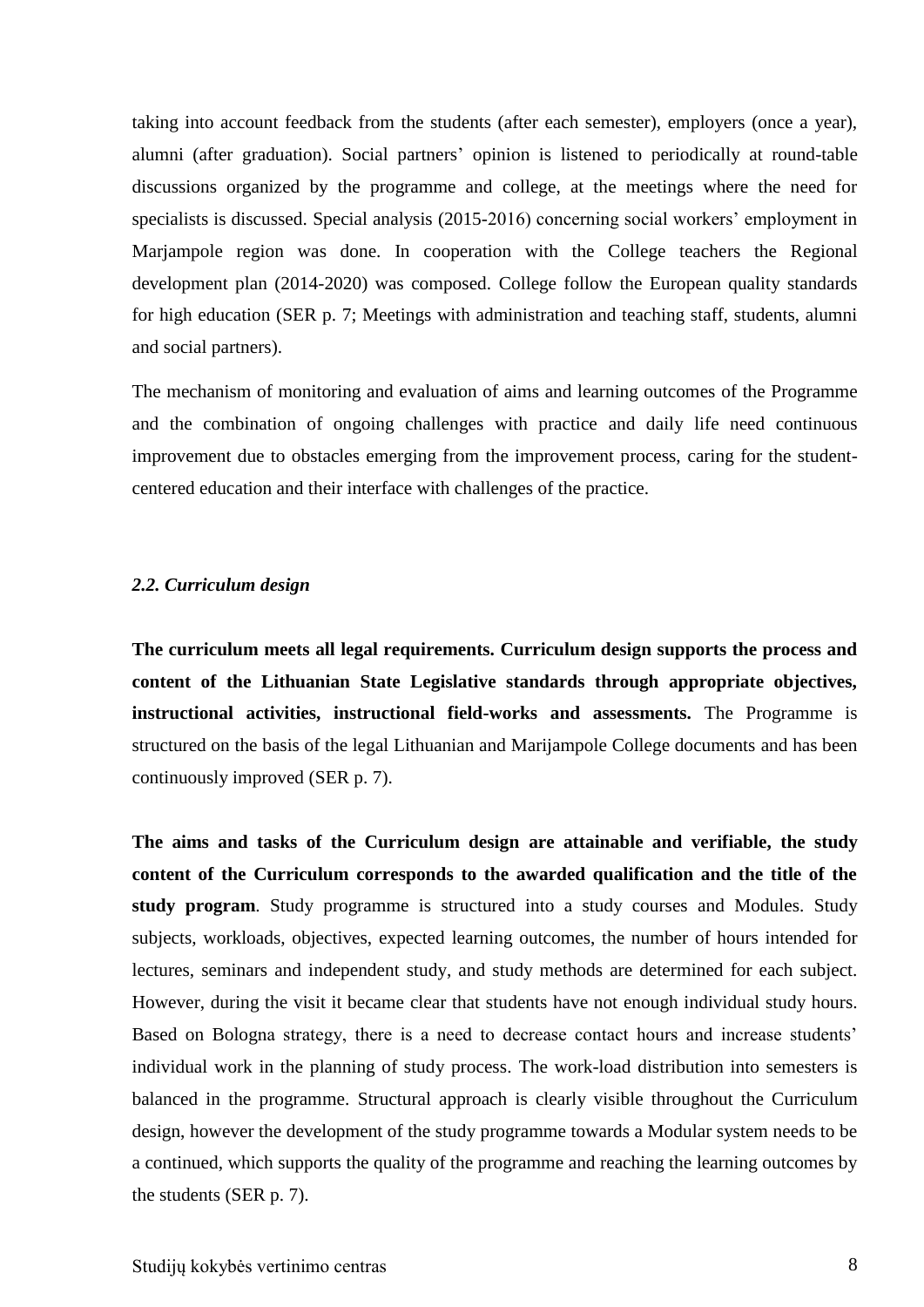**The Study Programme meets the general requirements for the first cycle degree study programmes, matches also Global standards for the education and training of the social work profession** (SER p. 7).

**The goals are related to the learning process. It is possible to accomplish the goals during the study period.** Subject topics are presented in study subject descriptions (SER p. 7; Annex 2) together with learning outcomes, the volume of class work and independent work, forms and methods of teaching, evaluation of study results and criteria. The content of all study subjects and list of references is renewed regularly based on feedback from the stakeholders of the study programme.

**The Curriculum design is reasonable, it has logical sequence and is appropriate for achieving the expected learning outcomes. The topics of the subjects with the learning outcomes allow students to become aware of the main aspects that are required for social workers' knowledge, skills and values** (SER p 9; Annex 2). The subjects of studies and topics are fitting and form clear commitment to Social work on a practical level. **But the content of subjects and study methods not always enable to achieve the intended learning outcomes.**  Some basic subjects seem to be on a very general broad level and could be more oriented to Social work. During interviews the subjects "Law" and "Sociology" were described by the students as "everything and nothing". The subject "Theories and methods of Social work" presents theories related to methods and reference theories. A peculiar subject focusing on the newest genuine theories of Social work should be introduced. There is no proper subject on Social work with homeless people and Social work with migrants or asylum seekers, and Social work with delinquent (probation services, etc.) (SER p. 7-9; Annex 1, Meeting with teachers and students).

**Various study methods are used during lectures**, promoting a deeper insight into the problems, helping to identify and assess the practical applicability of theories, prediction of social services' development, social entrepreneurship, the development of NGOs. During peerreview meeting, the teachers explained that they are using different active teaching methods such as concept maps, problem solving, case studies, experiential active methods, etc. During peerreview meeting, the students and alumni showed high satisfaction with teaching, individual and group reflection and supervision (Meetings with teaching staff, students and alumni).

**The volume of the study subjects in credits is determined with respect to expected learning outcomes in the studies and in the subject**. The volume is determined according to the learning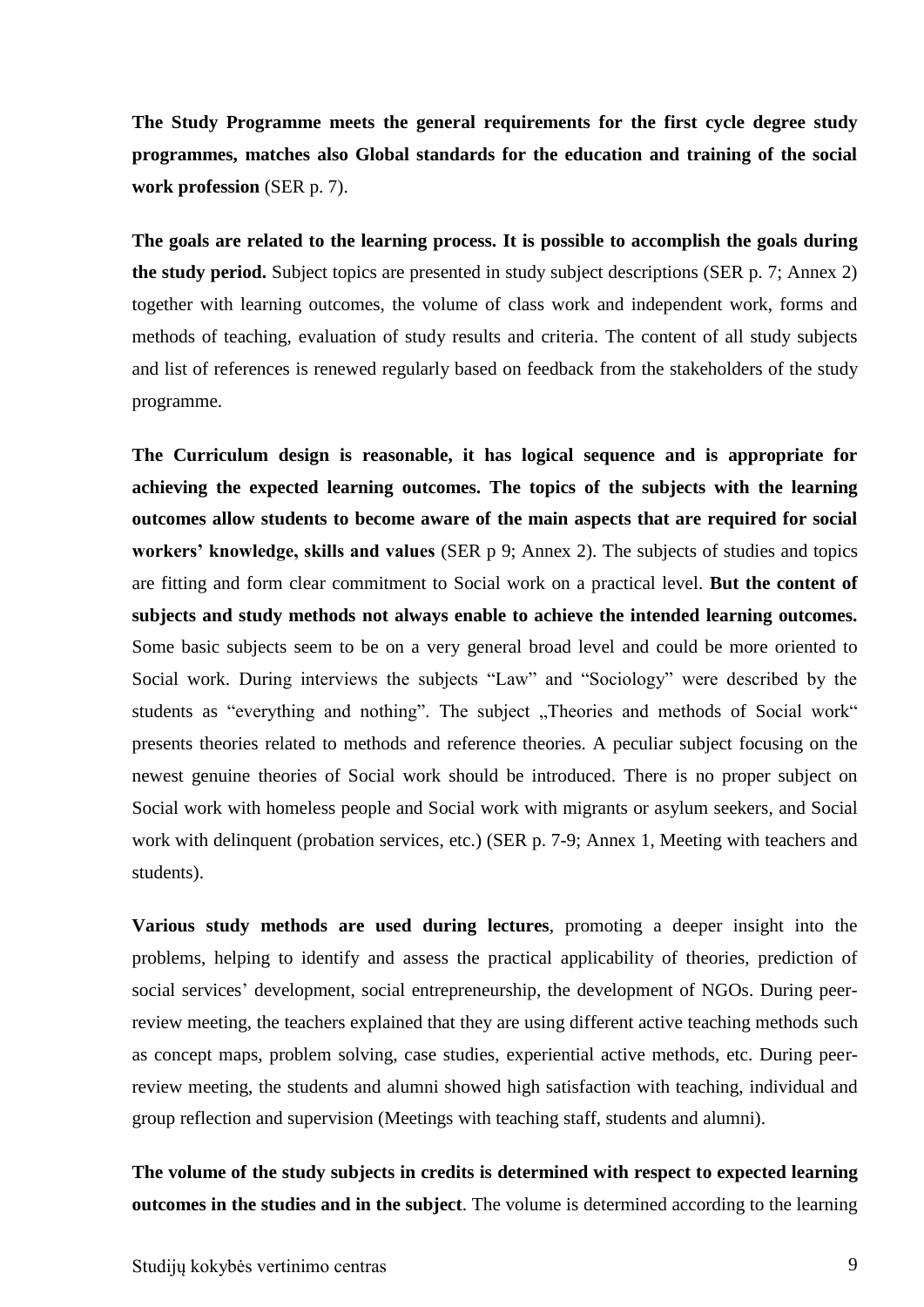outcomes, necessary to acquire skills and abilities (SER p. 8). During the peer-review visit, the teaching staff, students, alumni and social partners confirmed that students have the opportunity to test professional skills with different client groups during their practice in social institutions of the municipality of Marijampole. During practice, there are practice reflections, supervision lead by professional supervisors. Practice organization issues, task performance quality are analysed together with social workers, college practice tutors in private and public practice discussions (SER p. 8; Meeting with teaching staff, students, alumni and social partners).

**College has a requirement for the preparation and defence of Final Thesis** (2016). **Review of students' final thesis shows that the methodology of students' research needs more attention.** Research skills are developed in a variety of theoretical and practical activities: analysing professional literature, monitoring and interpreting social situations, collecting, recording and reflecting the performance results, writing practical activity reports, preparing reports, participating in conferences. During the sixth semester, the studies are focused on community development and service development, thesis preparation and presentation. But the review of students` final thesis showed some weaknesses in preparing of Final Thesis. Final Thesis should be more international and students should use more updated articles and more scientific sources. English language references are not used, most Theses were using literature only from Lithuanian sources and some also Wikipedia, which cannot be regarded as adequate resource for scientific writing. There is a problem with students' skills and motivation to use databases. (SER p. 8; Review of students` final thesis).

**Goals of the Curriculum design of the Study Programme are clear for students. The goals are related to the learning process. It is possible to accomplish the goals during the study period.** The subjects and topics of the studies are fitting and form clear commitment to Social work on a practical level. The content is satisfactory and adequate. Assessment methods for studies and academic record are clearly presented in the subject course descriptions. The correlation between subjects' outcomes and the content of subjects, and study methods is presented in descriptions of concrete study subjects of the Programme.

**The content of the program: a structural approach is clearly visible throughout the Curriculum Design. The subjects of study (modules) are taught in a consistent manner, subjects or topics are not repeated. The Curriculum design has several innovative and also unique approaches**: special focus is on Human rights in different contexts, Sign language, Document managent. The subject *Introduction to Social work* seems to give the students necessary professional identity. The Curriculum provides analytical knowledge of the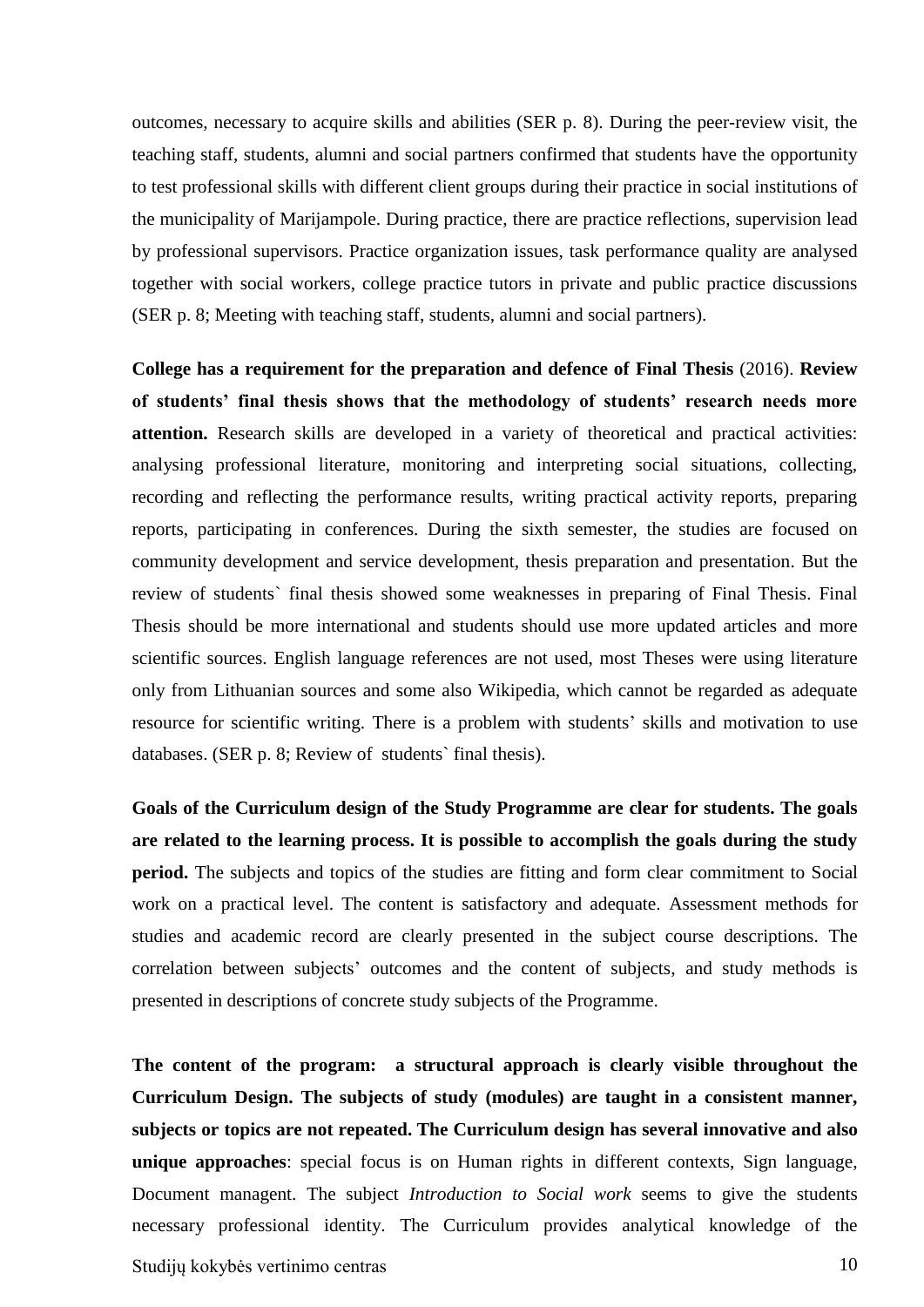multicultural society. A lot of attention is paid to mastering Case management and Case study methods.

**The scope of the programme:** the importance of human rights in Social work is carefully emphasized – however, the European Social dimension is lacking. The European Social Agenda related to Social Work should be included into the Curriculum at least through such categories as 'social cohesion', 'solidarity', 'subsidiarity', 'mutuality'. The key categories of European Social Agenda need to be taught to students promoting deeper understanding the role of Social work in the process of integration and inclusion and the "Europe-2020" strategies. A course on 'Social workers and the politics of the Middle class identity in Europe' should be included, complemented by a necessary research direction in Social Work at the University. More attention should be paid to middle class family models and family policy programmes, which are important for Social Work in European countries. The ability to reflect on the 'normal family' should be a part of professional toolkit of social workers.

Evaluatin team noted lack of knowledge about legal and administrative requirements regarding integration policies and welfare systems in EU.

More attention should be paid to developing and delivering a Youth Guarantee schemes in EU requires strong cooperation between social partners and key stakeholders: public authorities, employment services, career guidance providers, education institutions, youth support services, trade unions, etc. Social workers need to have knowledge on how to develop own national Youth Guarantee Implementation plan, and Social workers can play great role in those activities.

#### <span id="page-10-0"></span>*2.3. Teaching staff*

**The Programme teachers' qualifications are sufficient to achieve the Programme aim and learning outcomes.** The academic staff of the Programme consists of 12 teachers, four of them have a doctoral degree and 7 Master's degree. The academic and practical work experiences in the area of the taught subject range from 4 to 38 years. All study field subject teachers have more than 3 years of practical work experience in the area of the subject taught. Teachers of the Programme regularly improve qualification by taking part in the courses, trainings, conferences, seminars, projects and practice internships (SER p. 10; Annex 3, 4).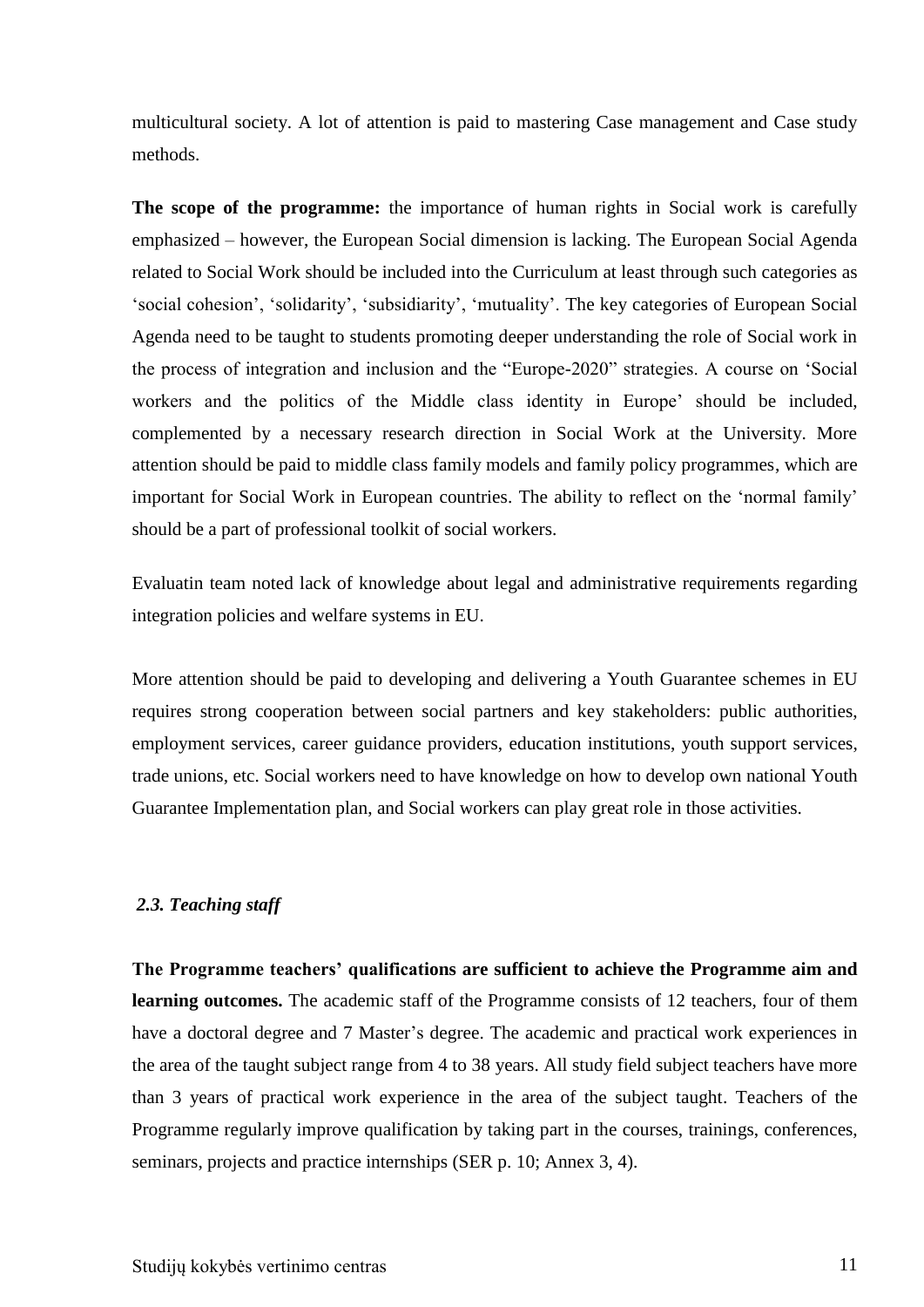**Teaching staff complies with** *Description of the Study Field of Social Work* **requirements**. Staff of Study Programme is employed in accordance with the "Descriptor of the Study Field of Social Work" (2015), "General Requirements for the Study Implementation" which ensures variety of teachers' body composition involving researchers and practicioners. The teachers, working in the programme, are social work professionals, specialists in different areas of social work. Three teachers have teaching experiences in foreign universities and colleges. Several teachers are active in NGOs or in Public Institutions and other organizations / communities. The research interests of the teachers teaching the study field subjects in the programme focus on social work and close areas (SER p. 10; Meeting with teaching staff).

**The College supports the professional development of teachers with good working conditions and teachers' involvement. Teaching staff participates in conferences, seminars, courses, internships and mobility programmes, research traineeships and trainings.**  Teachers are active members of international and national Social Work organizations, which enhances their professional expertise. Some teachers have used the Erasmus+ programme, the University Bilateral Agreements and other academic mobility measures (Erasmus+ KA2 *"Mental wellbeing*", Erasmus+ project "*Improving psychological climate in the organization*", etc.) Nevertheless, the evaluation also shows that teachers need to use the mobility programmes more for improving their language skills and develop cooperation in different research teams and platforms with other universities. Weaknesses of this study programme are lack of international relations and teachers' participation in Erasmus + and other teacher mobility programmes, also the lack of English language skills. Teachers said that they have no time for ERASMUS+ Programmes, research conferences etc. during their work time. For research they use holidays and private vacation time. Their workload is very high and number of contact hours is too high. Nevertheless, teachers seem to be highly motivated (SER p. 10; 13-15; Annex 4; Meeting with teaching staff).

**The teaching and research experience of academic staff is partially sufficient for the attainment of learning outcomes. Participation of teachers in scientific research complies**  with their scientific research areas. Teachers develop their scientific and applied activities by publishing scientific and methodological publications, scientific articles (*International Journal of Integrated Care*; *Educational Alternatives*; *Social Work. Experience and Methods; Pedagogy: Science Works*, etc.), preparing scientific studies, presenting papers at scientific-practical international and national conferences. During the period covered, the teachers published 25 articles, 2 of which are on ISI list, 7 in periodical peer-reviewed Lithuanian scientific journals, referenced in international databases, 4 in non-periodical scientific peer-reviewed journals of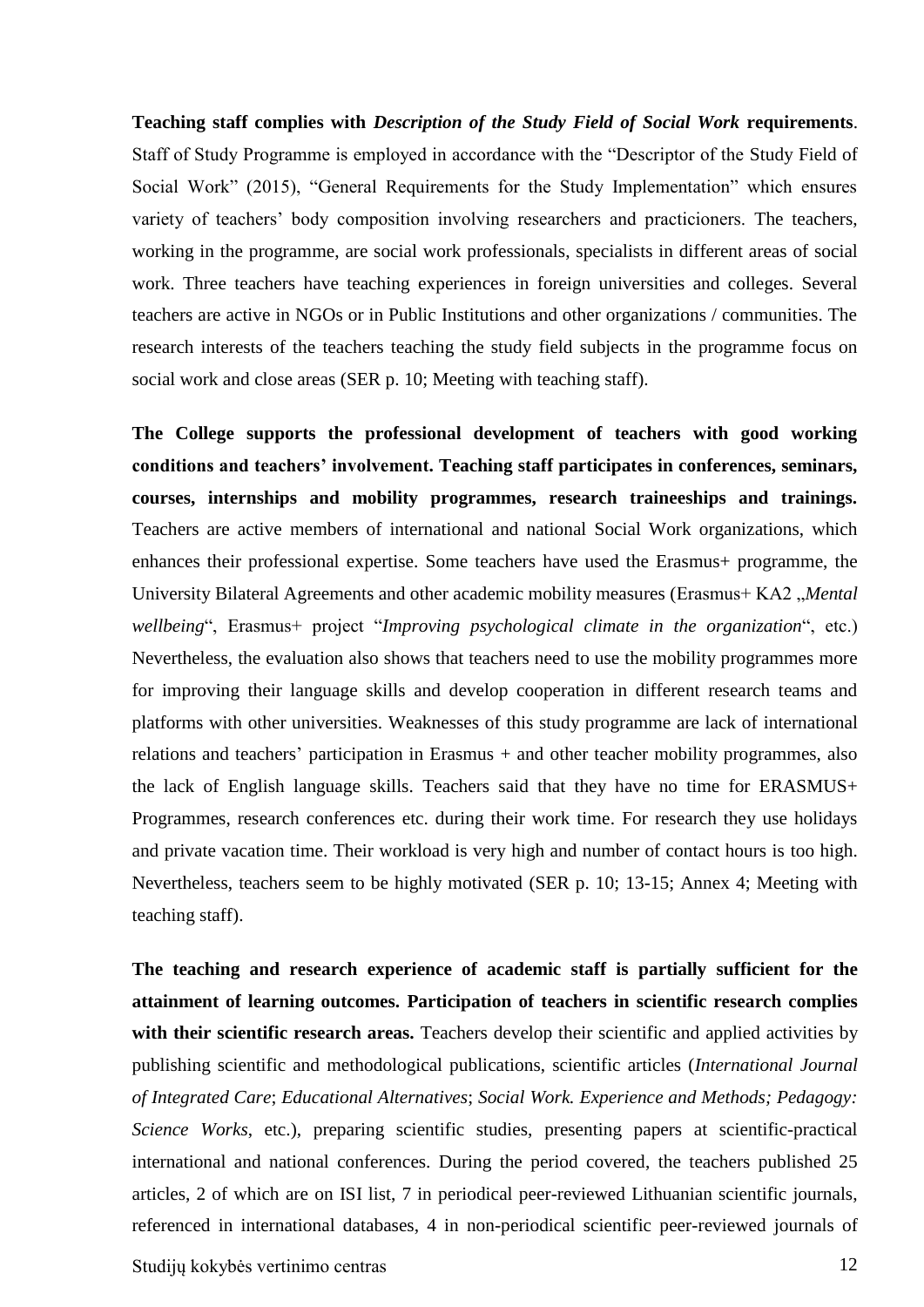foreign countries. However, collaboration with other research teams and platforms of other Lithuanian and foreign universities is not at the expected level (SER p. 11; Annexes 3, 4; Meeting with teaching staff).

The Programme teachers share their expertise in a variety of ways. During the period covered, the teachers participated in 9 international conferences in foreign countries, where they presented 10 papers. During the period covered, some teachers participated in research projects funded by the EU and other funds ("*Community service development opportunities in Marijampole region*", etc.), conducted commissioned scientific-applied research, participated in the researchers' groups doing research and/or projects at Marijampole College and other institutions (SER p. 13-14; Annexes 3, 4). However, the evaluation team noted that the teachers' knowledge of foreign languages (esp. English) is not sufficient; interpreters were necessary during the evaluation team visit. Teachers experienced a barrier of speaking in other language although the College offers English courses for teachers and teachers attend them (SER p. 20; Meeting with teaching staff).

**Teaching staff turnover is able to ensure an adequate provision of the Programme.** The number of permanent teaching staff is sufficient to ensure adequate provision of the Programme, given that motivation of teachers is very high. **The ratio between the academic staff and students is low enough, which gives the opportunity for teachers to approach students individually and supports the reaching of learning outcomes**. The number of students in an academic group ranges from 12 to 31 and in the study year (including full-time and part-time studies) from 37 to 53. The number of students per teacher varies ranging on average from 5-6 to 8-9, depending on the year of study (SER p. 15-16). During the peer review visit, the teachers and students convinced the reviewers that the students have the opportunity to learn teamwork skills and teachers are using different active teaching methods to individualize the work with students. Teachers used different teaching methods: case analyses, group work, supervision, SW practice with reflections. Students learn human rights practically and analyse the work of parliament legislation system etc. This helps the students to perceive social work specifics, to learn to work with the case, to acquire deeper social work professional skills. Students have good supervision during the students' practice, incl. individual and group consultations in study subjects, preparation for term papers and final thesis (Meetings with teaching staff, students and alumni).

**The qualifications of the academic staff of the Programme are ensured by applying the University system of competition and assessment.** Administration of Marijample College creates the conditions necessary for teachers' professional development. The teachers are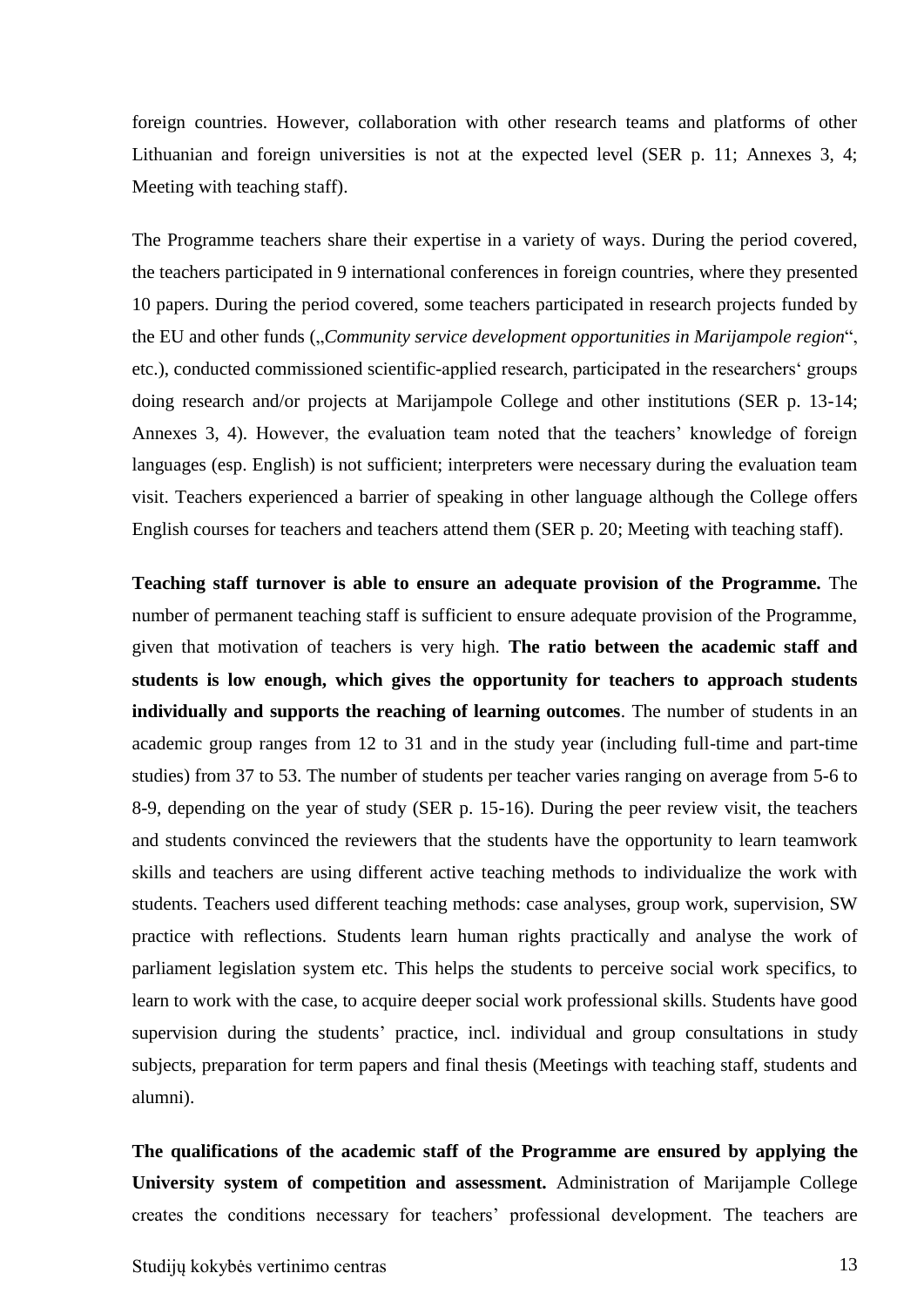evaluated in every 5 years. The selection of teachers for teaching the subjects is carried out first by the Study Programme Committee chair. She proposes the staff for teaching general, study field subjects, tutoring professional practices, term papers and final theses. In hiring the staff the focus is put on the teachers' education, professional competencies, their practical work experiences, links to the study programme. College offers different English courses teachers for and teachers have participated a lot in these (SER p. 20).

However, during the peer review visit turns out that the existing system of recognition of the teachers' quality assessment needs upgrade. There is no adequate measure in the College for the research quality, such as H-index, number of citations; impact factor of journals could be used in evaluation. The academic body would need at least 2 articles in print in highly rated journals from each teacher for the Social work theory and practice development at the College.

Professional development of the teaching staff should be improved and positively structured in some institutional way. Teachers said that there is bad emotional atmosphere between them and administrative staff. They identified the need for an "academic pastor for teachers" which speaks about unfavourable emotional climate between the teachers and administration.

**The academic work of the Programme planned for teachers doesn't match principles of pedagogical workload in the** *Description of the Workload of Teacher' Post***.** According to the Descriptor of Marijampole College Teacher Workload Rationing and Salary-setting Procedure, approved by the Academic Council (2016), a regular teacher's workload includes besides contact and non-contact work, directly related to the study process, also other academic, scientific, applied and organizational activities. College teacher's full workload is 1500 hours. Not less than 275 hours (about 18%) are allocated for other academic, scientific, applied and organizational activities, but this is not enough for the development of research area – having conferences, projects, collaboration with other universities. Evaluation shows that teachers have not enough time for doing research, to going abroad with Erasmus+ and other teacher mobility programmes and cooperate with other research teams and platforms outside of college, which is very important. Salaries are inadequate compared to teachers' workload. Workload of teachers needs to be overlooked (SER p. 20; Meeting with administration and teaching staff).

Teachers have research activities with students, this work is included into their workload. Students have participated in regional conferences. This activity has been planned for year. Students and teachers do volunteer work together. When supervising students' research, teachers focus on the methodology of research and the presentation skills of students. One teacher is a member of council of the Ministry of Social Security and Labour and has good contacts with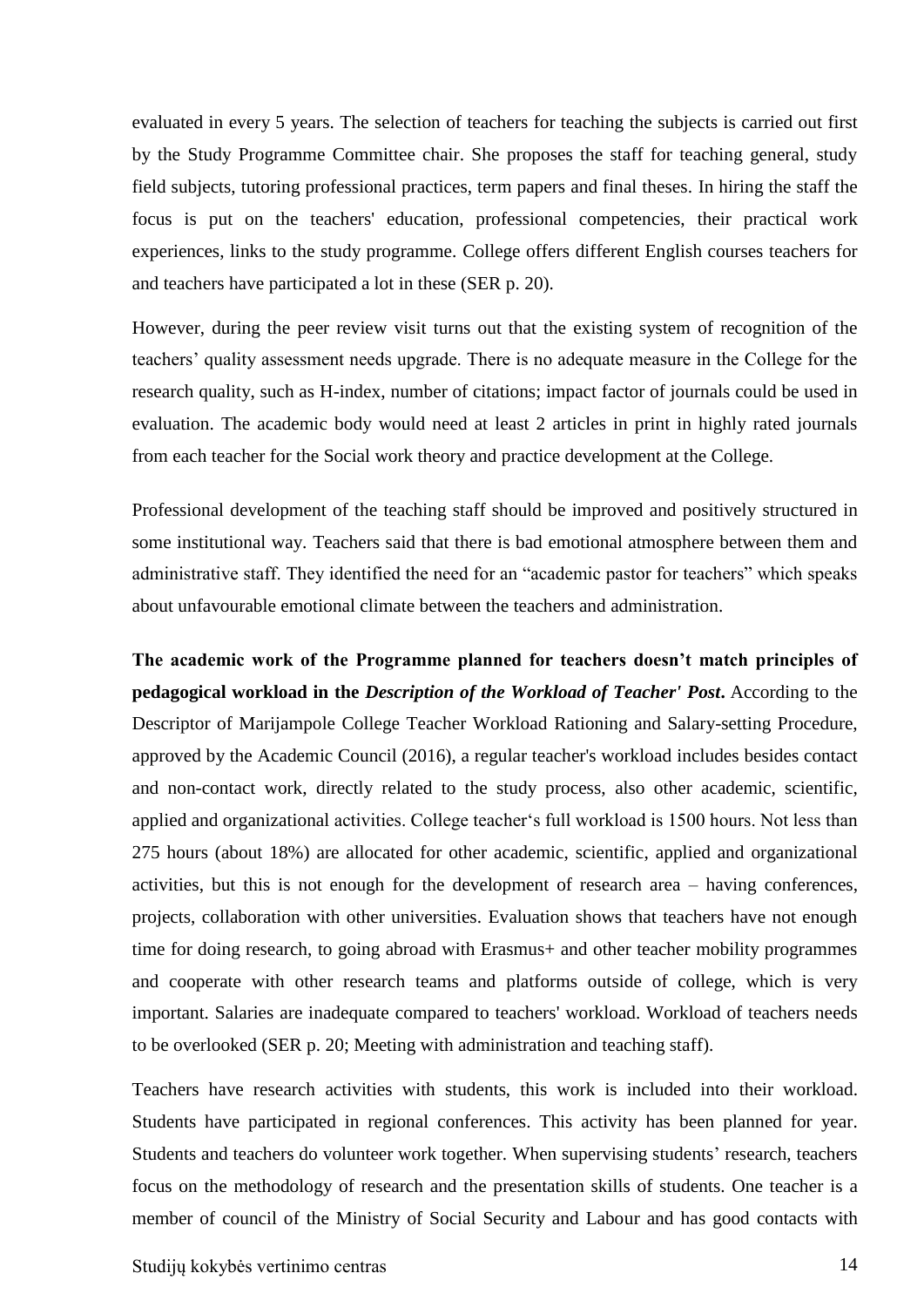<span id="page-14-0"></span>uses them (Meetings with teachers, students and alumni).

### *2.4. Facilities and learning resources*

**Teachers and students have good facilities and equipment that is appropriate for the attainment of the learning outcomes of the programme.** 10 auditoriums are used for the implementation of Social Work study programme. In all auditoriums there is information technology. The number of students during lectures corresponds to the number of workplaces. All premises used for the study programme correspond to the labour safety and sanitary hygienic requirements (SER p. 20).

**Students have good learning conditions, suitable classrooms, laboratories.** Auditoriums are equipped with study visualization equipment, computers with access to the Internet, with stationary multimedia. Students and teachers have the possibility to use laptops and multimedia, video camera, camera, recorder, scanner, printer, interactive whiteboard. Students can use copying and printing services for a reasonable fee. Students are satisfied with coffee machine and with good support for using the IT facilities. There is also a room for students to relax, a dormitory and canteen. Students expressed their satisfaction with sufficient infrastructure and studying conditions. All premises used for the Study Programme conform with the requirement of work safety and hygiene norms. **The premises for studies are adequate both in their size and quality.** (SER p. 20; Visiting classrooms, lecture halls, libraries, other facilities).

**Students have good network of organisations doing professional activities and suitable base for practice placements.** During the meeting with administration, the reviewers were convinced that the College attracts good network for implementation of both study and professional activities, and the College has signed cooperation agreements with social institutions for carrying out practices – mainly from the network of the Marjampole municipality, different Social assistance centers, "Caritas" organization, children disability centers (SER p. 21). Consequently, students have good opportunities for practice (SER 20-21; Meetings with teaching staff, students, alumni and social partners).

**The Library is equipped according to the required standard. The quantity, quality and relevance of reading materials mostly matches the needs of students.** The library funds are up-dated systematically, according to the faculty study programmes and the needs of the readers. New and relevant documents - books, periodicals, audio-visual teaching aids are collected. The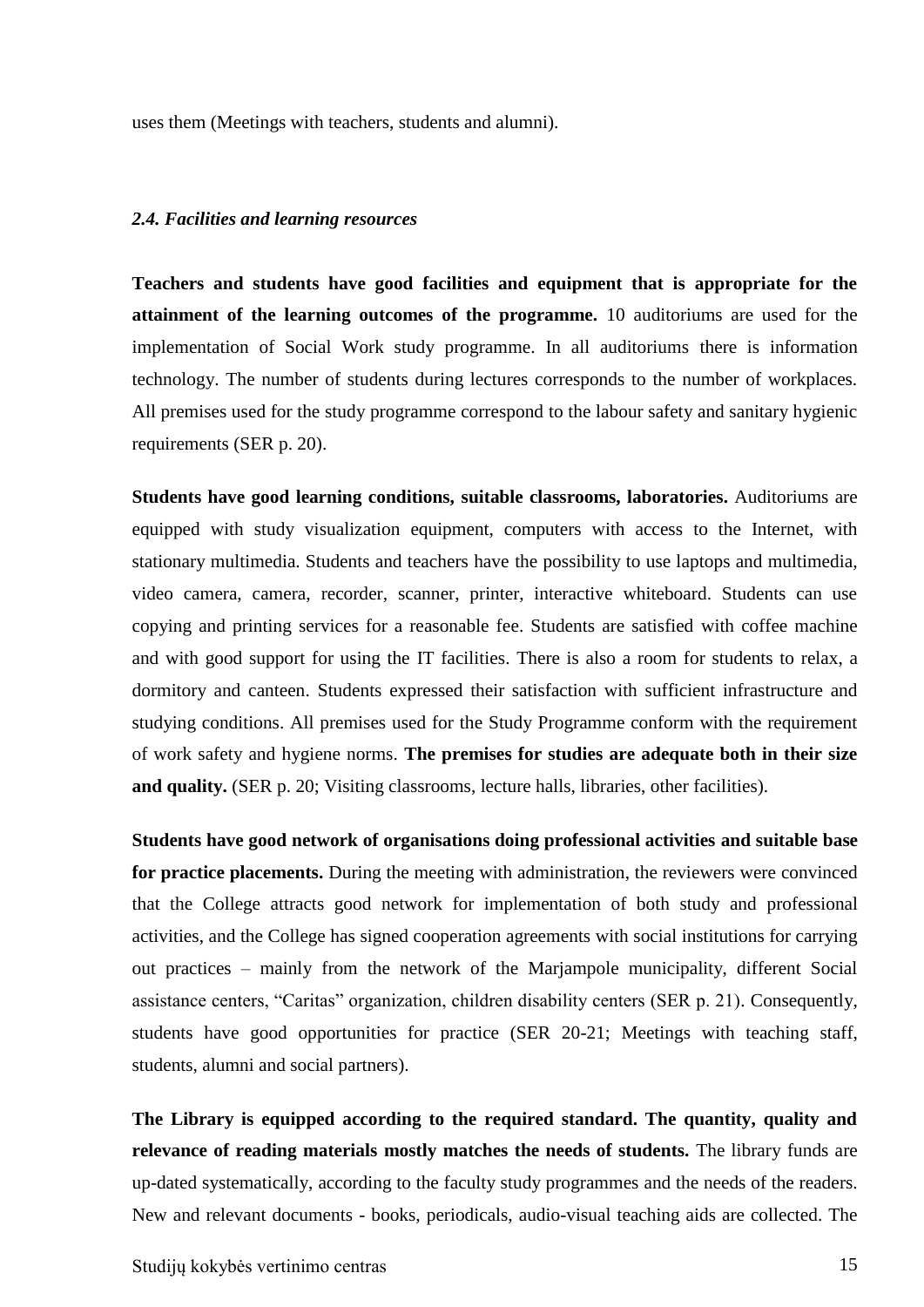issues of supplementing library funds, providing students with literature are considered and decided by the Faculty Board. The library meets the needs of students and teachers, but the newest literature on social work in English should be bought. The review of students final thesis shows that the use of more recently published literature in social work and social policy not widespread enough. There are problem with students' skills and motivation to use databases. Teachers mentioned that plagiarism is also a problem, but final works are filtered before the defence (SER 22; Visiting libraries; review of students´ final thesis; Meetings with teaching staff).

**Teaching materials (textbooks, books, periodical publications, databases) are appropriate, adequate and accessible.** Teachers and students have free access to a variety of electronic databases. The reading room provides links to international databases in social sciences and social work, which can be used by Social Work study programme students when completing the tasks, for deepening professional knowledge and skills. The lists of these electronic addresses are available on the College website. Electronic databases are updated periodically, which partly compensates for the deficiency of the latest information sources of social work, especially in the English language. In the reading room, there are addresses of websites of a number of databases of social sciences. But it is not possible to use college-paid electronic databases in the reading room (Visiting libraries).

**Students are trained in 'learning to learn' techniques.** Consultations to students are provided by a computer systems specialist. Students can use the collected materials for professional practices, methodological guidance, learning materials, assignments for self-study and so on. For Information Technology studies there is information technology installed and there are also distance learning classrooms. Information Technology Center is equipped with five computer classrooms having 16 to 19 workplaces. College computers are connected to local network and to LITNET. Virtual teaching environment MOODLE is used. However, there are practically no Social work study programme field subjects in the MOODLE environment (SER p. 20; Visiting classrooms, lecture halls, libraries, other facilities; Meetings with administration, teaching staff and students).

**Students with disabilities receive social support from the university.** For students with movement disabilities the entrance into the faculty building is equipped with a ramp, a stair climber machine has been purchased. Those students can use one toilet room, tailored to their needs, but the classrooms do not have height-adjustable tables (SER p. 20).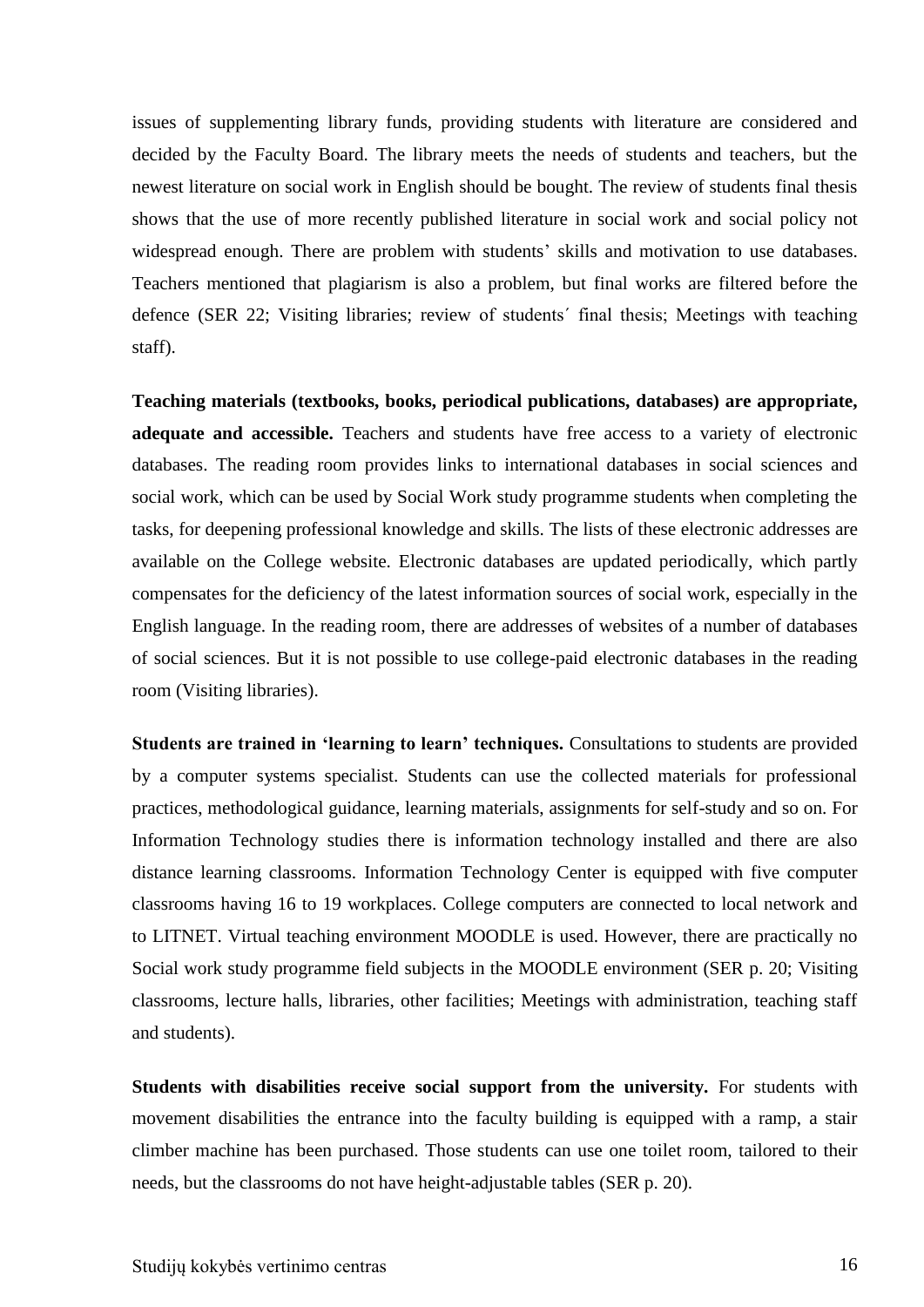Students have questionnaire for giving feedback regarding studies and requirements for practice and preparing of final thesis.

## <span id="page-16-0"></span>*2.5. Study process and students' performance assessment*

**Entrance requirements are well founded, consistent and transparent.** The Study Programme is implemented in both full-time and part-time study modes. The admission score for entrants to this Programme is formed according to the "Descriptor of Order for Making Queues for Most Successful Secondary Education Graduates" approved by the Minister of Education and Science every year. The admission score (KB) for entrants into the Social work Study Programme is calculated by summing up the grades and outcome of the balanced coefficients (SER p. 22).

**Organization of the Study process ensures proper implementation of the Programme and achievement of the intended learning outcomes.** The study process, conditions and procedures, and the schedule of studies are organised on the basis of the Study Plan of the Programme. Studies are implemeted by semester. The Programme seems to be conducted in productive way that is functional for students.

The Student numbers are decreasing in general as the number of population is decreasing. From 2012 to 2016 the ratio between the number of the admitted students into the Programme and successful graduates in full-time studies ranged from 64,7 to 100 % (see Table 1.5.3). Differences between the admitted and graduates are mainly influenced by academic leave, study mode change and study termination by their own will. Students are involved into the Study Programme quality assessment, their proposals on the study process, quality improvement are analyzed. Communication between students and teachers is carried out by means of modern technology.

Information about the Study Programme aims, learning outcomes, and information about the importance of the Programme compulsory and optional subjects and possibilities for further career is provided by the Study Programme chairperson, tutor and head of the Department during the first month of the study. At the beginning of the first semester students have detailed introduction to the Study Programme, its requirements, and the needs of the students are clarified (SER p. 28; Meetings with teaching staff and students).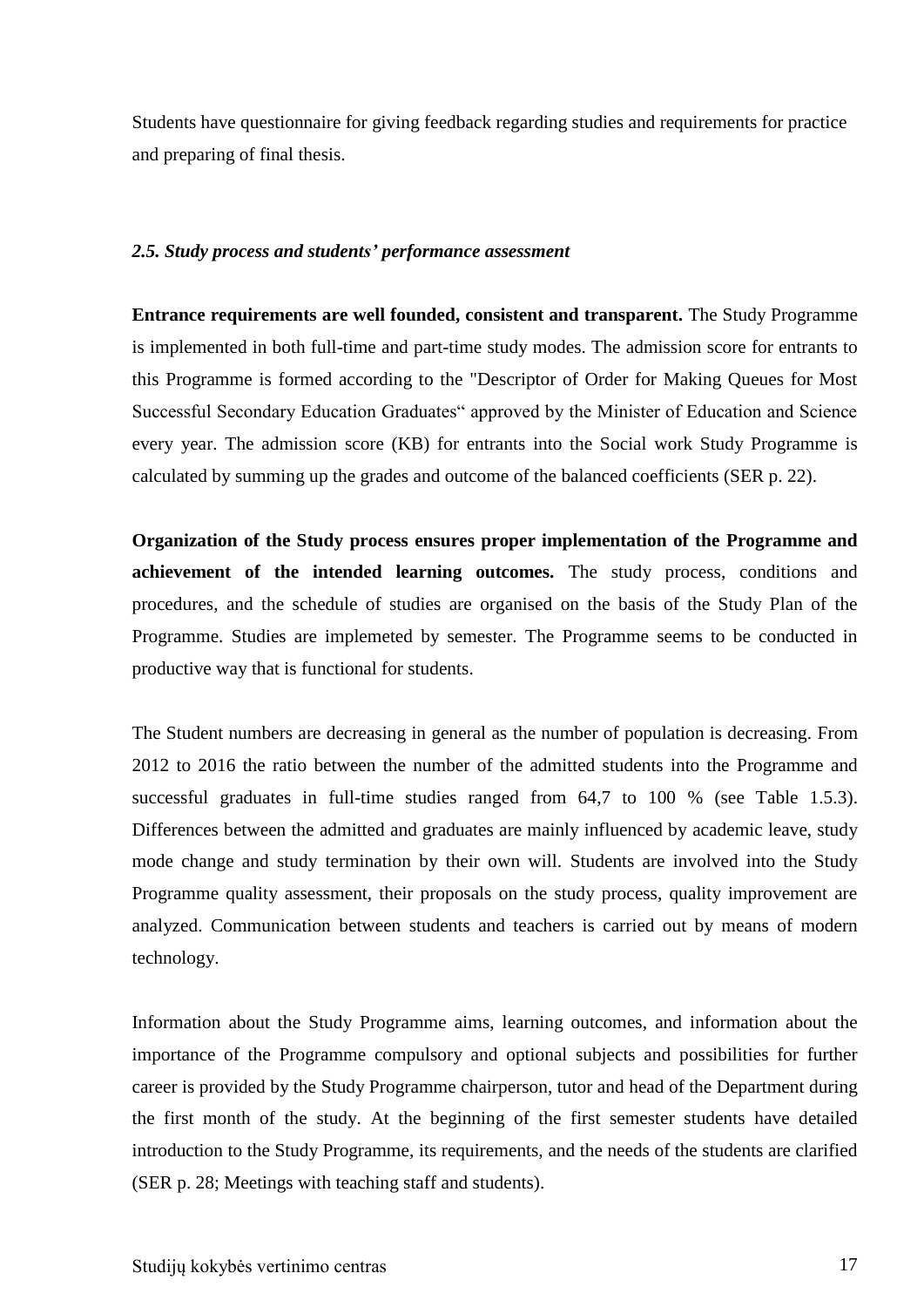**Students are encouraged to take part in scientific, artistic or applied activities.** They have made presentations at national conferences on the basis of their conducted theoretical and empirical research, also at the state-level student conference "*Student Applied Research: Experiences and Insights*", etc.). To meet the need for self-expression, the students can join the cultural club "*Aistuva*" and the College amateur arts / sports club "*Visata*", etc. Students participate in different projects (*Children's Defence Day,* etc.) and have a lot of volunteering experiences. Students benefit from good contacts with alumni and social work practitioners. (SER p. 23-24).

**Students can have individual consultations and use methodological aids prepared by teachers.** Teachers consult students regarding their self-study, preparation of term papers and Final Thesis according to the schedule approved by the Department. Students can use study materials and methodological aids prepared by teachers for learning in distance environment. Teachers offer individual consultations, and round-table discussions are organised on how to overcome fear of public speaking, stress while preparing for the examination session and defence of the Final Thesis (Meetings with administration, teaching staff and students).

**Students have the possibility to take part in mobility Programmes.** They have an opportunity to participate in the LLLP Erasmus sub-programme mobility activities. However, they mostly do not participate in these ERASMUS exchange programmes. Some of the students think that it is because they do not know foreign languages, have family or work commitments (SER p. 29; Meeting with students and alumni).

**The College ensures proper academic and social support.** Students get a place in the dormitory. If necessary, psychological support is provided to students by college psychology subject teachers. Students have the opportunities to receive grants, scholarships from college and social partners and loans from the bank. A student is also included into grant appointing commission. Students, depending on their academic record and following college internal work procedures, may receive grants in three sizes. The grant amount and the number of students who will be paid the grants for the whole semester are determined by the grant awarding committee. Lump sum payments may be given from the savings of the Faculty Scholarship Fund to students because of difficult material situation, child birth, in case of family member's death. Good and very good learners, students actively involved in applied research, cultural and other social activities, may be assigned nominal scholarships: Marijampole College Board scholarship, Marijampole Municipality nominal scholarship and Basketball nominal scholarship.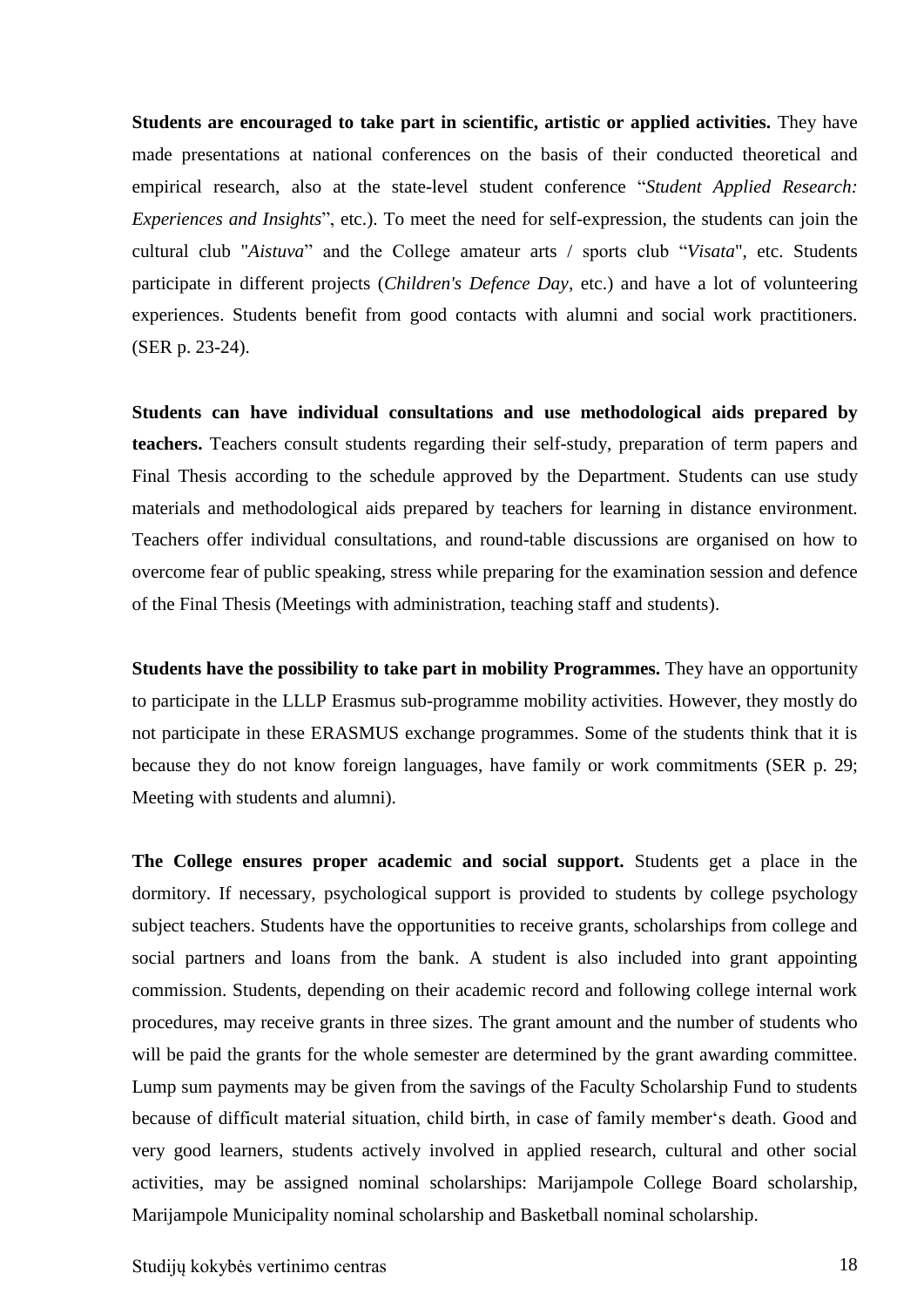**The College gives financial support to disabled students** who have 45% or lower capacity for work (SER p. 25; Meeting with students). If necessary, the College psychology teachers offer psychological support to students.

**The system of assessing students' achievements is clear, made public and appropriate to assess the learning outcomes.** Assessment of the learning outcomes is carried out according to the College quality management procedures. For student achievements' assessment cumulative assessment is used, consisting of interim tests (tests, seminars, student individual and group work, projects). Students said during the peer-review meeting that they like the examination and assessment appeals process with new forms how to assess results. Lot of practical tasks are used, for example preparing and conducting a survey (preparation, doing reporting, reflection about results). The final thesis and its defence is assessed by the reviewer and the qualification commission (SER p. 25; Meeting with students).

**Professional activities of the majority of the Programme graduates correspond to the expectations of Programme managers and employers.** The College Career centre and the Programme Committee regularly carry out monitoring of the graduates' employment. The data is collected after 6 months after graduation and they show that 50% or more graduates of the fulltime studies work in profession (SER p. 28).

During the peer-review visit, the administration, alumni and social partners confirmed that the Social work Programme is very popular because **the Programme corresponds to the future economic, social and cultural developmental needs of the State, also to the needs of the Marijampole region** (Meetings with administration, alumni and social partners).

**Students are provided with the opportunity to launch complaints and appeals in accordance with clear, public and transparent procedures.** Information about the implemented Programme, the qualification awarded is provided in the Open Information, Counselling and Guidance System database (AIKOS) and on the College website (see [www.marko.lt](http://www.marko.lt/) in the section "Admission"). **Fair learning environment for students is ensured (**Visiting classrooms, lecture halls, Library, other facilities).

**The College has good marketing for the Study Programme promotion. Alumni and social partners are actively involved in the implementing and marketing of the Study Programme.** Career Center organizes individual consultations for secondary education students,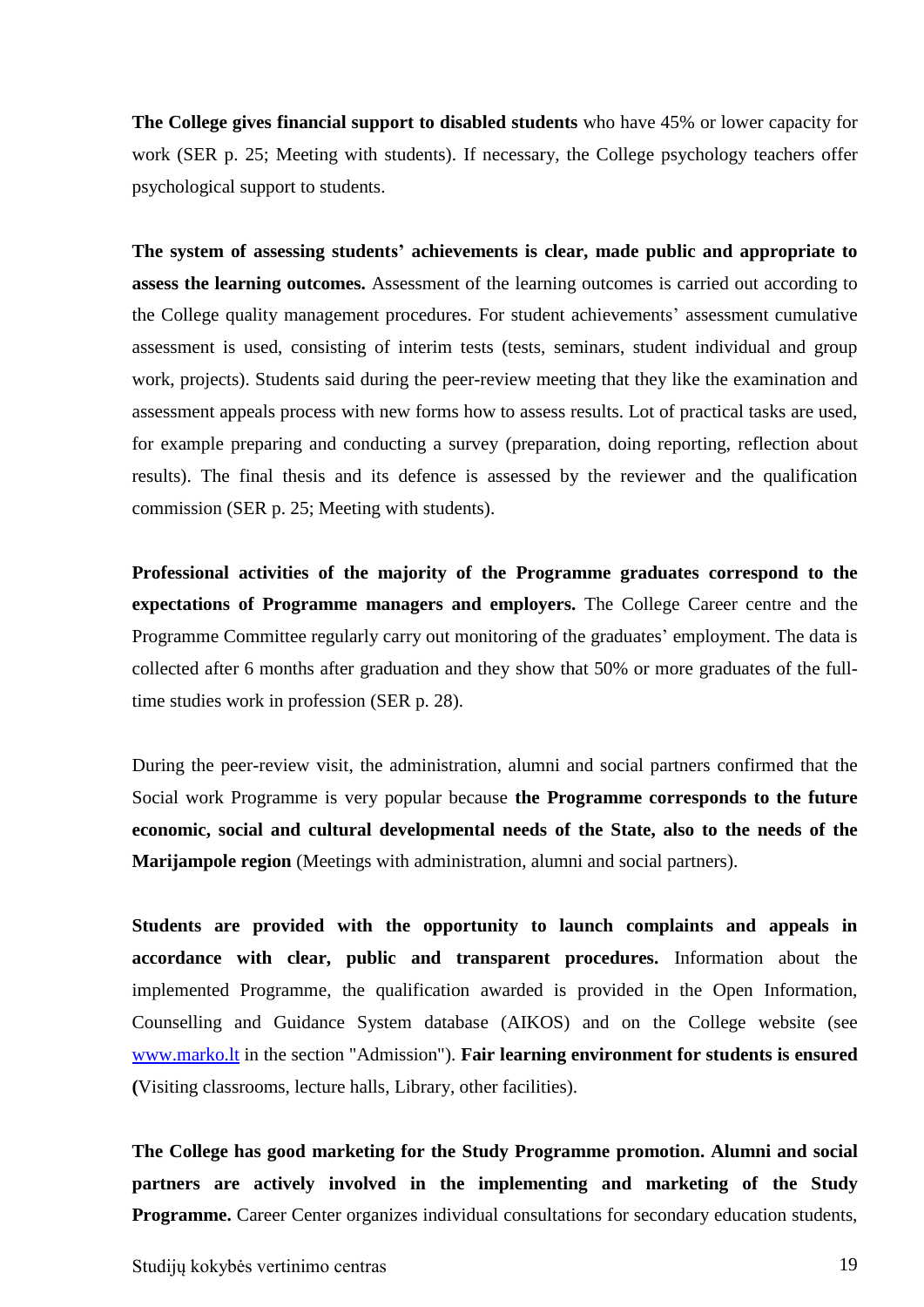helps to clarify their professional orientation and offers necessary support. The College organizes Open Days, during which the secondary education students are acquainted with the Study Programme, training facilities, and communicate with teachers and the College students. The students are also invited to participate in Career Days events (SER p. 22).

**The College promotes Study Programme on the public College website.** AIKOS database contains information about the Study Programme and qualification awarded [\(www.aikos.smm.lt\)](http://www.aikos.smm.lt/), and other information about the admission to Lithuanian higher education institutions (SER p. 20; Visiting classrooms, lecture halls, libraries, other facilities).

#### <span id="page-19-0"></span>*2.6. Programme management*

**Responsibilities for decision making regarding the implementation, monitoring and evaluation of the Programme are clearly defined. Internal quality assurance mechanisms are clear, effective and updated regularly.** Social work study programme committee is the central governing body in charge of study programme quality. The College follows ISO Quality Standard system. Main focus is put on the quality of studies and quality of the academic staff (i.e., participation in conferences, Library content). Attention is paid to the stakleholders' feedback (reflecting on the Programme and improving it actively) (SER p. 30, Meetings with administration, teaching staff, students, alumni, social partners).

**Feedback from stakeholders of Study Programme is regularly collected and analysed. Feedback is used to improve the Programme. All stakeholders** (teachers, students, social partners, alumni) **are involved in the appropriate aspects of Programme management and administration.** The College has strategic plan for 5 years and tactical plan for 1 year. College administration ensures implementation of plans by regular evaluation and reporting to the Council of the school. All stakeholders are involved in providing feedback (giving recommendations and examples for preparing questionnaire and Study Programme) (SER p. 30; Meetings with administration and teaching staff, students, alumni and social partners).

**The Programme Committee has a good collaboration with social partners.** Based on the initiative of the Programme Committee and social partners, annual scientific and applied conferences are organized, where College teachers, students, graduates and others participate as speakers and listeners. During the covered period there were more than 60 trainings, seminars for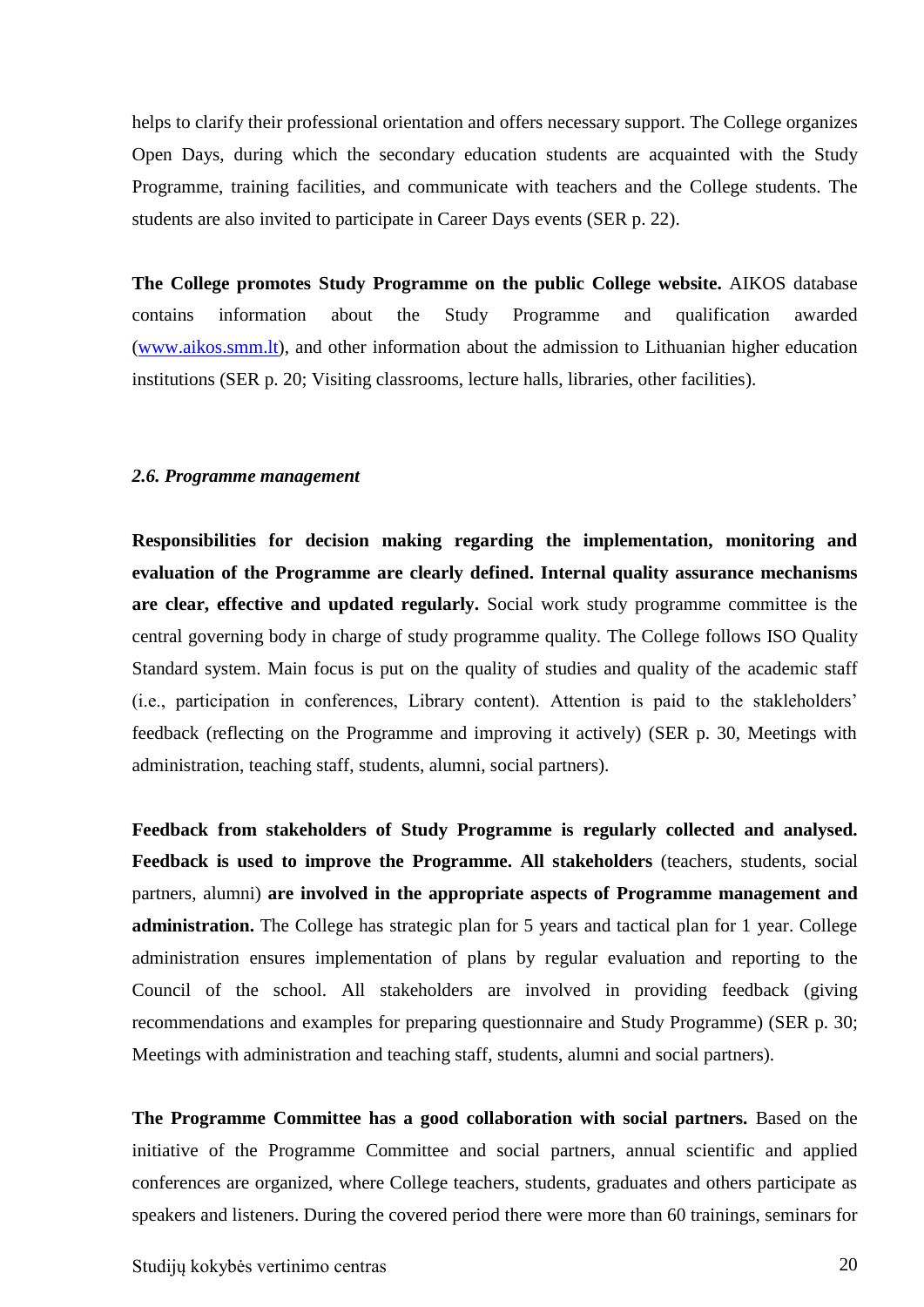current / future Social work professionals, other professionals, students, volunteers undertaken (SER p. 18).

**Alumni are actively involved in the implementing and marketing process of the study programme.** The College benefits from good collaboration with alumni. The College hosts and active Alumni club (involving celebration of the Social work Day; students and teachers together volunteer in companies, practice places and supervisions, they are undertaking several joint projects. College is developing the database of alumni. College supports the activities of alumni – incl. personal consultation, supervision (Meetings with administration and teaching staff, students, alumni and social partners).

Social work study programme has signed 16 cooperation agreements with social partners, according to which there is cooperation in implementation and development of social work study programme. College has a good partnership with communities and social institutions at the regional level. College has a good cooperation with region (project work, trainings etc.), it also has a big responsibility for educating the specialists that the region needs. Director of the college said - we are dependent on the psychological climate of the region (SER p. 30; Meetings with administration and teaching staff, students, alumni and social partners).

**Programme committee has a good collaboration with the social partners.** Based on the initiative of the programme committee and the social partners, scientific and applied conferences are organized annually, where College teachers, students, graduates and others participate as speakers and listeners. During the period covered, there were more than 60 trainings, seminars for current / future social work professionals, other professionals, students, volunteers undertaken. (SER p. 18).

**Information about the Study Programme is made public, relevant and easily accessible. The College promotes the Study Programme on the public the College website**. The aims and learning outcomes of the Social work Study Programme are made public on Marijampole College website [http://www.marko.lt/studiju-Programmeos/,](http://www.marko.lt/studiju-Programmeos/) [www.kurstoti.lt,](http://www.kurstoti.lt/) in advertising leaflets and publications for applicants. AIKOS database contains information about the Study Programme and qualification awarded [\(www.aikos.smm.lt\)](http://www.aikos.smm.lt/), and other information about the admission to Lithuanian higher education institutions. (SER p. 20; Visiting classrooms, lecture halls, Library, other facilities).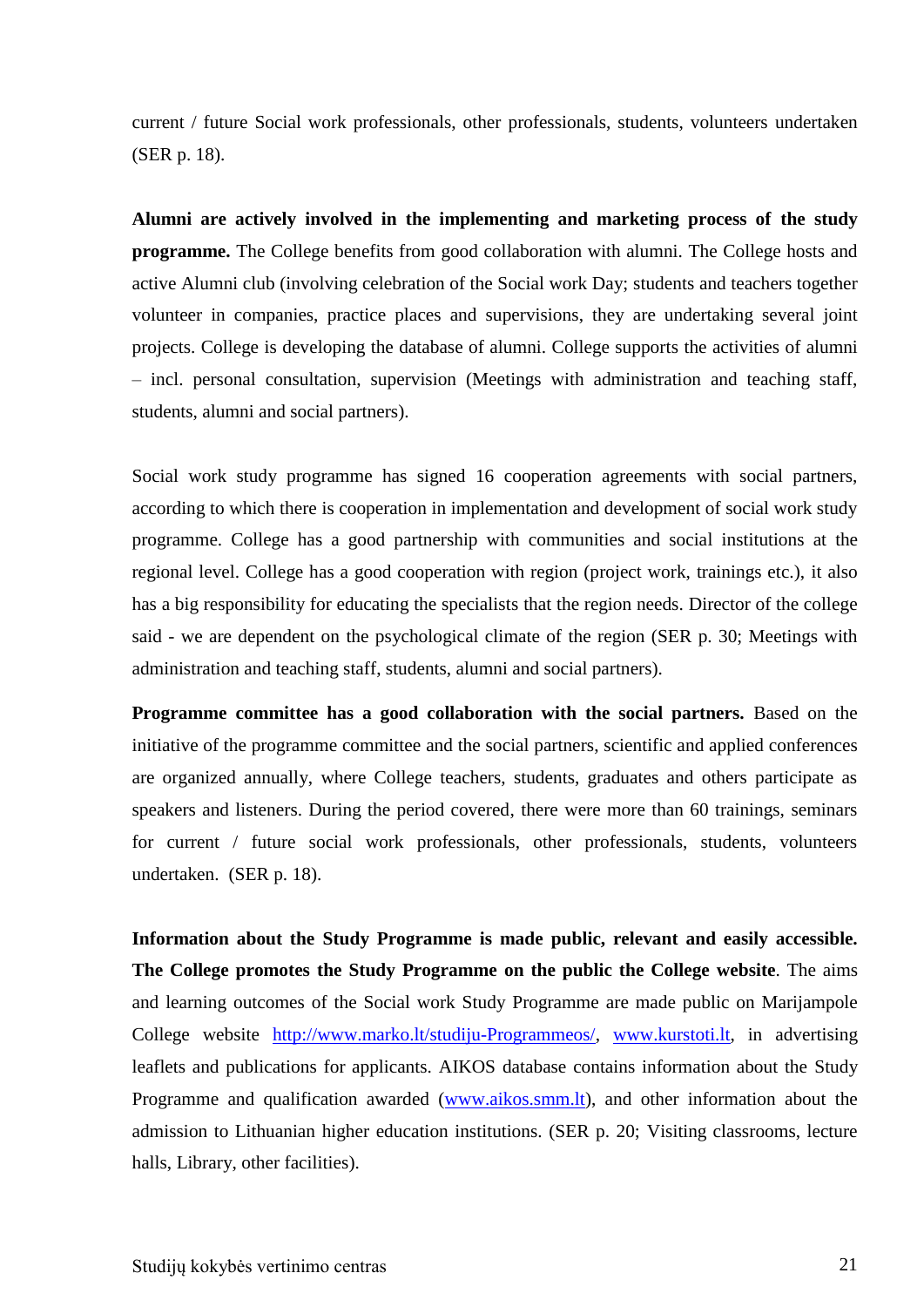<span id="page-21-0"></span>Experts indicated that the College's administration needs more flexibility and effectiveness (as it was already mentioned in previous section of the current Evaluation report). Bureaucratic structure needs to be reduced following the European Commission requirements for the higher education institutions. It is evident that administration of the College is not following the Bologna Process, it seems to be old-fashioned, incrusted structure, also showing unwillingness and defiance towards adequate reform measures among the responsible administrative staff. There seems to be lack of the dialogue culture, lack of skills-providing feedback in between the administration and Chair person of the Programme. All responsible persons should overcome the bureaucratic framework. The category of mutuality in relationships between administration and teaching staff must be enhanced strongly. Administration of a modern institution on the European Commission's proposed level is a crucial need.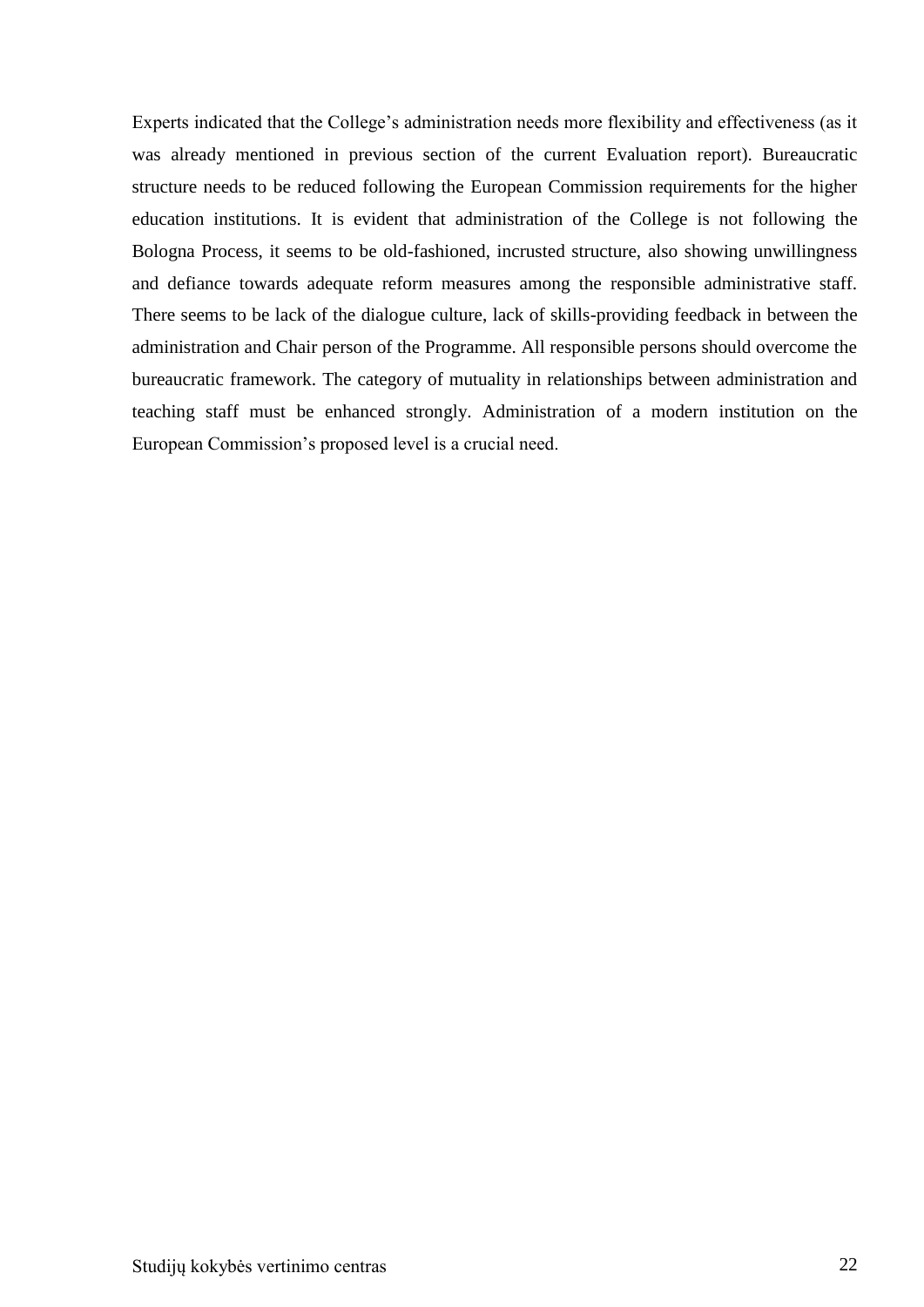## **III. RECOMMENDATIONS**

- 1. Psycho-social climate at the College needs to be improved. It is stated in the Evaluation report as a weakness and it was also evident during the peer-review visit. Planned activities for strengthening teamwork and dialogue through participation in joint projects and open discussions between the administration and teaching staff are needed. Teachers' dream is to have "an academic pastor" at the College; students asked for psychological support centre for students, which needs to be developed. Experts indicate that administration needs more flexibility and effectiveness. Bureaucratic structure needs to follow European requirements since the administration doesn't follow the Bologna Process. All responsible persons must try hard to overcome the bureaucratic framework. The category of mutuality between administration and teaching staff must be enhanced strongly. Administration of a modern European institution is a crucial need.
- 2. The Programme subjects should be combined into modules in order to avoid interdisciplinary fragmentation. Further development of the Programme towards the module system is strongly needed. Currently there are no specialisations in the Study Programme and the modular system would give good opportunity to develop some needed specialisations. Modular system will support the development and evaluation of the Programme aims and learning outcomes. it will strengthen a student-centred education and improve the overall implementation of the Study Programme.
- 3. More focus on genuine Social work theory is needed. In the Study Programme no clear understanding of the Social work basic theories is described. The lecture course "Theory and methods in Social work" should be divided into two different
- 4. Teachers' workload is painful area in the College. Teachers are close to burn out due to excessive workload, and it must be reduced. Teachers have no time to go abroad.
- 5. Administration of the College doesn't pay sufficient attention to internationalization of the study process, and optimal use of the Erasmus+ possibilities. International mobility of teachers must be promoted and additional resources for funding teachers' visits as well as for attraction of scientists from other countries should be found. Provision of the updated knowledge must be done on European Commissions' requirement basis. It is a nonprofessional approach that teachers have to perform activities such as Erasmus+ mobilities or participation in conference in vacation time.
- 6. It is necessary to develop and diversify forms of cooperation with partner universities and organisations. In the evaluation report is stated that lectures during the evaluation period strengthened cooperation between teachers by discussions, trainings and etc., however the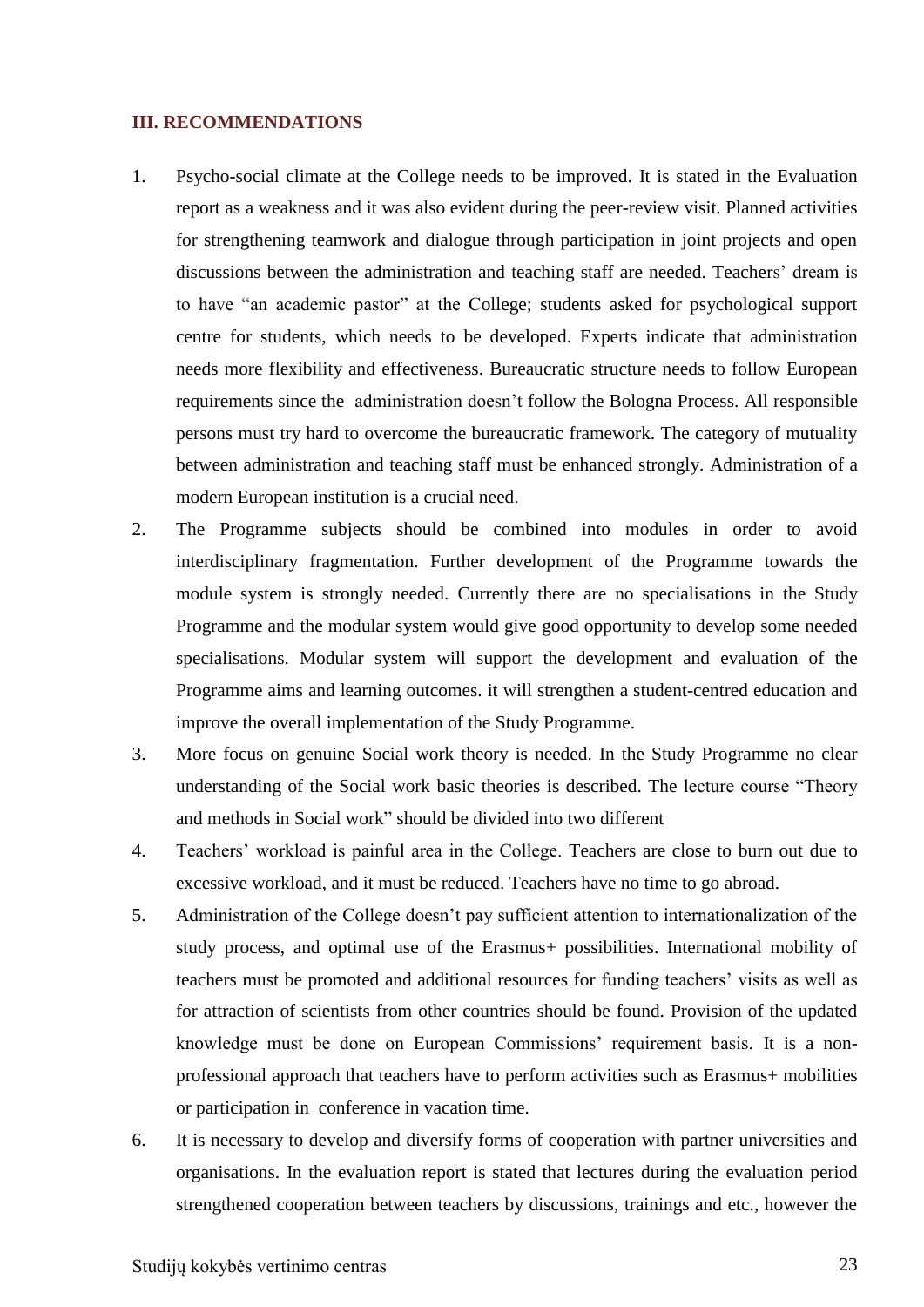strengthening of cooperation is continuous process and should be developed further.Further activity for better cooperation between teachers is necessary, e.g., team teaching, also professional experience sharing, etc. For this purpose the cross-subject cooperation between the Programme's lecturers is needed for better understanding of the contemporary Social work context in all subjects of the Programme, which would promote better understanding of objectives and intended outcomes of studies.

- 7. The European social dimension is lacking in the Study Programme. European Social Agenda should be included into the studies and research at least through categories such as Social Cohesion, Solidarity, Subsidiarity and Mutuality must be implemented. Based on the Bologna Strategy, it is necessary to decrease contact hours and increase students' individual work in the study process planning.
- 8. Students suffer from lack of communication skills in foreign language and consequently they stay away from the Erasmus+ mobility. It is necessary to promote language skills for both teachers and students.
- 9. Quality of final Theses should be analyzed and appropriate a quality assurance strategy should be developed. Final Theses have an old and mostly Lithuanian language references and English references are not used. Students use free electronic databases insufficiently. Activities encouraging the use of the English literature are in need, including the use of electronic databases. There are problems with students' skills and motivation to use databases.
- 10. The use of the newest literature in Social work and Social policy is insufficient. Literature, esp. in English, should be used more by both students and teachers. This needs more attention.
- <span id="page-23-0"></span>11. Access to education for people with disabilities should be improved. Facilities of the College should be more adapted.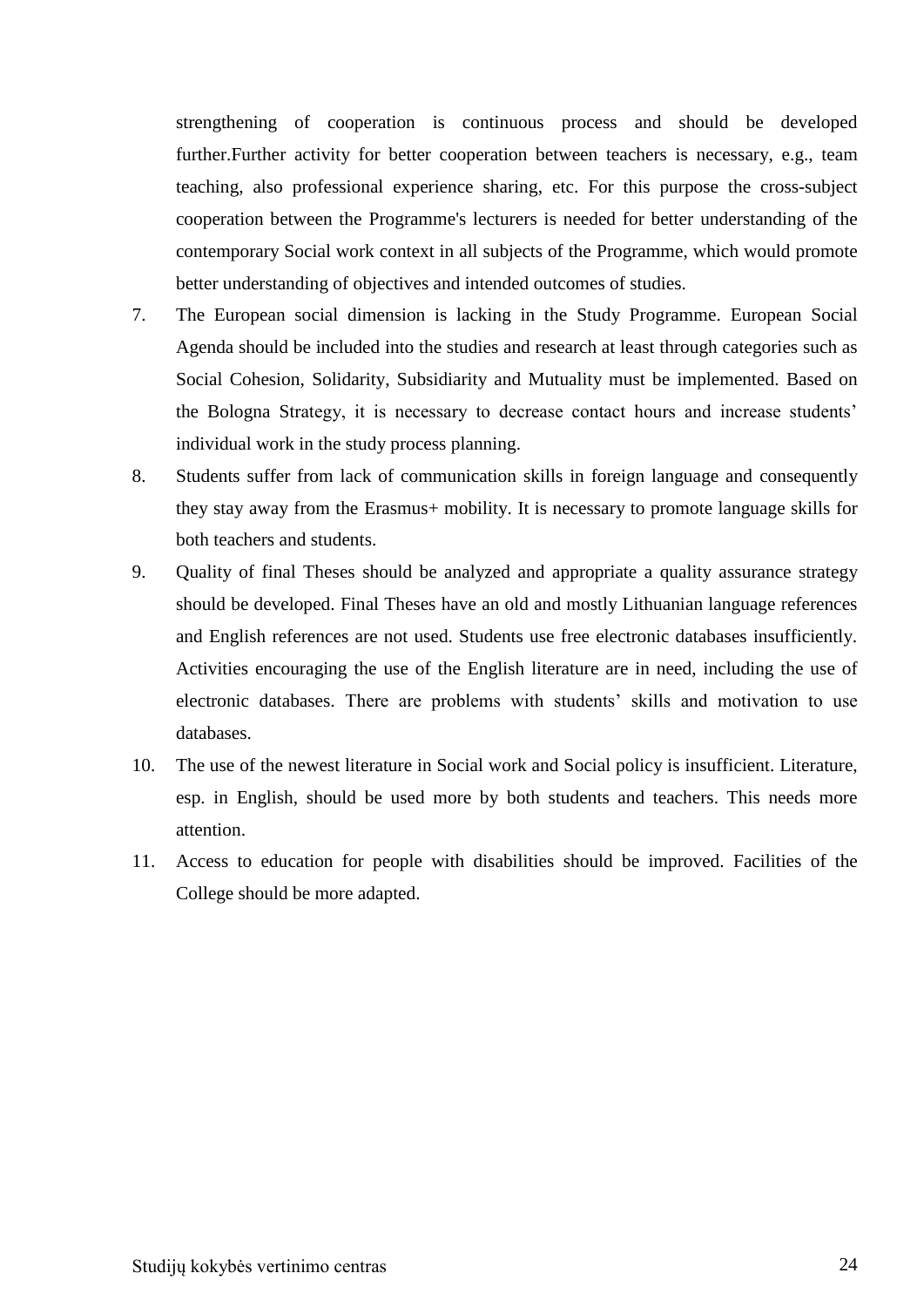#### **IV. SUMMARY**

The Social work Study Programme is a well-functioning Programme deserving high assessment from the interviewed people as well as from the evaluation team. The objectives and intended learning outcomes are well-defined, clear, and publicly disseminated. The Programme is linked well to the needs of the State, society and labour market. The aim and learning outcomes correspond to requirements of the first cycle studies in Lithuania. The title of the Programme, intended learning outcomes, the content of the Programme and the qualification awarded are in harmony. The Study Programme is presented to students at the start of their studies in a clear manner.

The Study Programme is unique, with focus on practical skills where both theory and practice are in a good balance. Students are offered good knowledge and skills in work with clients and communication with disabled people. Area-specific knowledge is provided through practice. Curriculum design is reasonable and has logical sequence, and is focused on development of the students' practical competences. Curriculum design and development towards modular system is a continuous process, which works for quality and learning outcomes of the Programme. Modular instruction should be developed in the Curriculum.

Combination of the individualized education with the modular instruction is proposed. The Bologna Process development proposes independent learning by application of such cartegories as "Personalization" and "Student-centered learning", but in the College it is not developed – teachers don't know how to organize this work in problem solving, and how to transfer responsibility for learning process from the teachers to student. Promotion the the independent learning would be significant in reduction of the teachers' workload. Also it would empower students' self-regulation.

The strength of the Study Programme is its good contact with municipalities and social partners, and good expension for dissolving regional problems. In this way aims of the Programme correspond to the College's mission and vision. They flexibly respond to the labor market needs in this region. Regular feedback from stakeholders on placement practice and practical engagement of stujdents is very positive. Students and social partners keep good contact with the College, practice places, including the municipality. Interpretative methods and supervision are used in practice.

An appropriate range of first-cycle study methods and assessment instruments were used during the Programme delivery. Teachers are using attractive and innovative teaching methods, such as reflective practice, involvement of disabled people in the learning process, collaborative research with students, etc., which is highly assessed. During professional practice a group supervision of students is carried out. The content of the study subjects is enriched with active,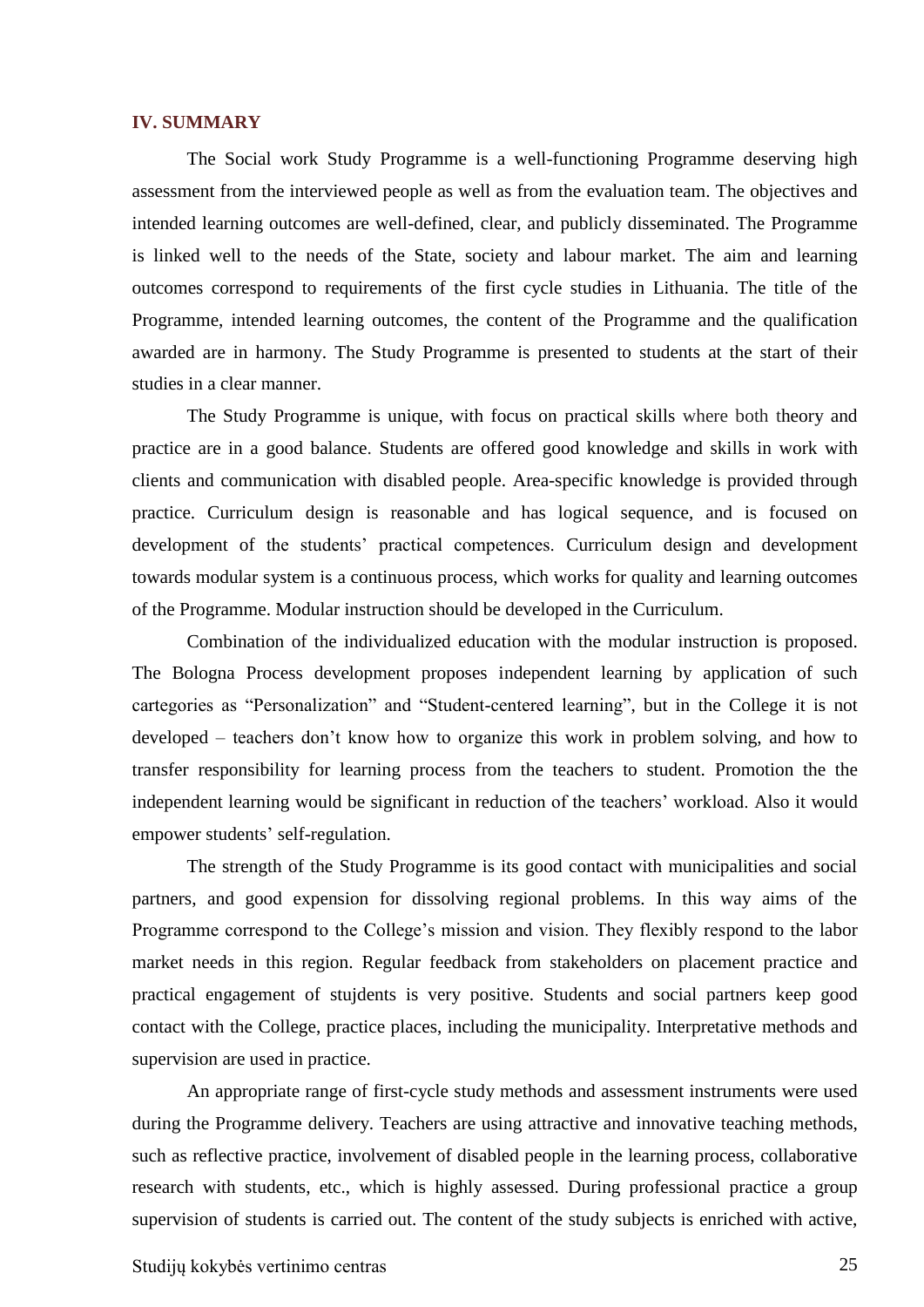innovative methods, stimulating internal motivation. The Study Programme addresses highly motivated students who are active at different stages and levels of the study process.

The study process is supported by different facilities and learning resources, such as effectively working IT support, well organized study process and students` assessment systems. The College has good-quality resources including physical facilities, data-bases, software, simulation licenses, subscription of the case-study repositories and the like for supporting the study process. The Library is well-equipped and offers access to the majority of internationally well-known electronic databases.

The Programme is delivered by 12 teachers, 4 of them have PhD and 7 MA degrees. Most of them have Social work qualifications and a Social work background, but more practice in foreign universities would be good for improving the English language and research skills. Teaching staff is supported by IT services and they supply the teachers with the necessary technological equipment. Motivation and enthusiasm of the Programme staff is high, but their workload is too high and this needs reconsidering. Teachers need to be more involved in cooperation with other universities. Teaching staff of the Programme demonstrates outstanding professional pedagogical development and enthusiasm for internal and external co-operation.

<span id="page-25-0"></span>The Programme is supported by the College structure. There is obvious tendency to decrease bureaucracy, which is a good way to optimise the Programme implementation and achieve good study quality. Administration needs to be more updated by European Commission's requirements of the Bologna Process, and efficient reference to the European Union standards for a modern higher education institution. In this regard the College must follow the Bologna Process. Bureaucratic administrative burden upon teaching staff must be reduced. All responsible persons must try hard in establishing the culture of mutual dialogue and communication between the teaching and administrative staff.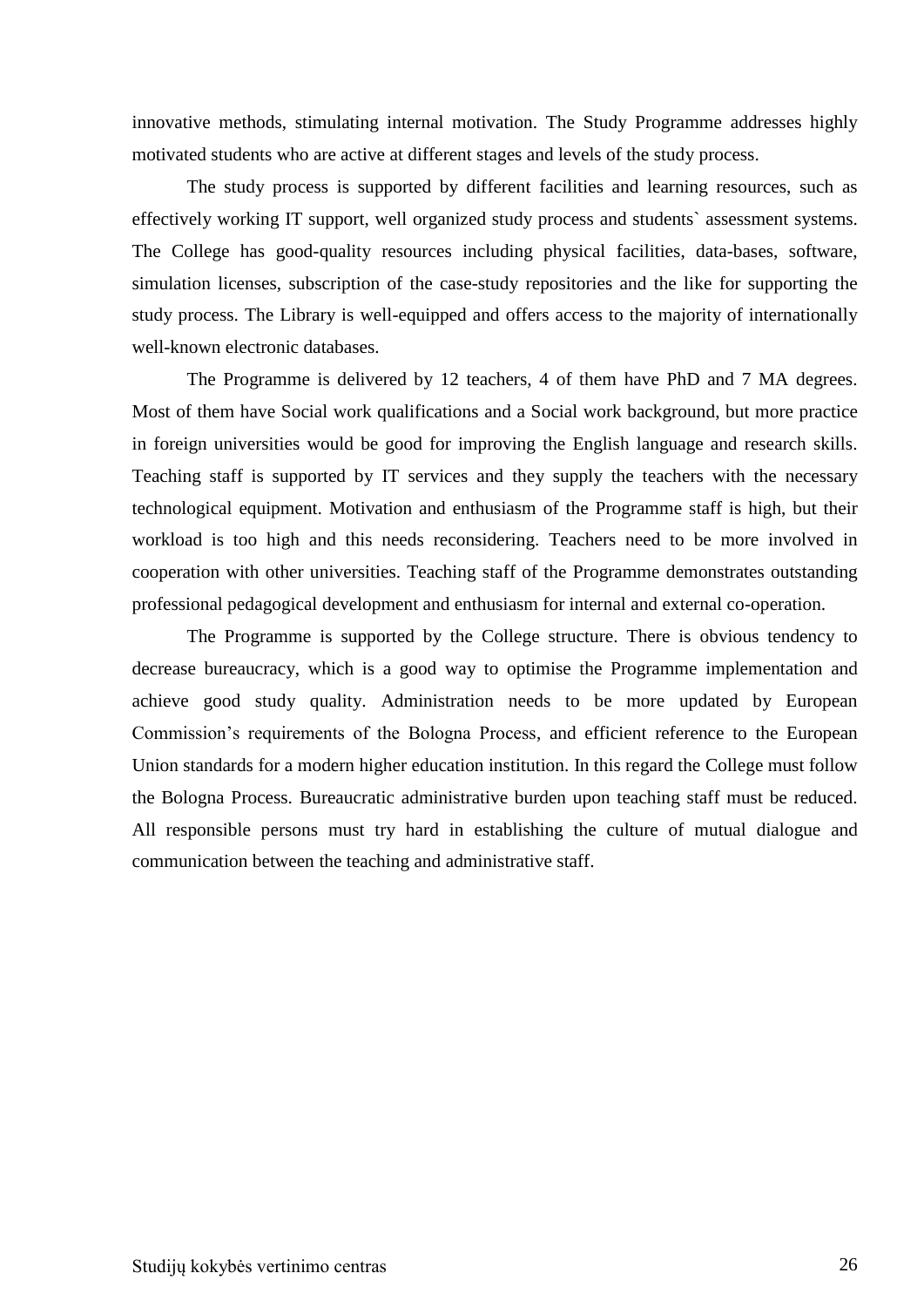# **V. GENERAL ASSESSMENT**

The Study Programme *Social work* (6531JX014) at Marijampole College is given **positive**  evaluation.

| No. | <b>Evaluation Area</b>                             | <b>Evaluation of</b><br>an area in<br>points* |
|-----|----------------------------------------------------|-----------------------------------------------|
| 1.  | Programme aims and learning outcomes               | 3                                             |
| 2.  | Curriculum design                                  | 3                                             |
| 3.  | Teaching staff                                     | 3                                             |
| 4.  | Facilities and learning resources                  | 3                                             |
| 5.  | Study process and students' performance assessment | 3                                             |
| 6.  | Programme management                               | 3                                             |
|     | <b>Total:</b>                                      | 18                                            |

*Study Programme assessment in points by evaluation areas*.

\*1 (unsatisfactory) - there are essential shortcomings that must be eliminated;

2 (satisfactory) - meets the established minimum requirements, needs improvement;

3 (good) - the field develops systematically, has distinctive features;

4 (very good) - the field is exceptionally good.

Team leader: Prof. dr Skaidrite Gutmane

Team members: Doc. dr. Marju Medar

Dr Cristian Stark

Saulius Davainis

Marija Grinaitė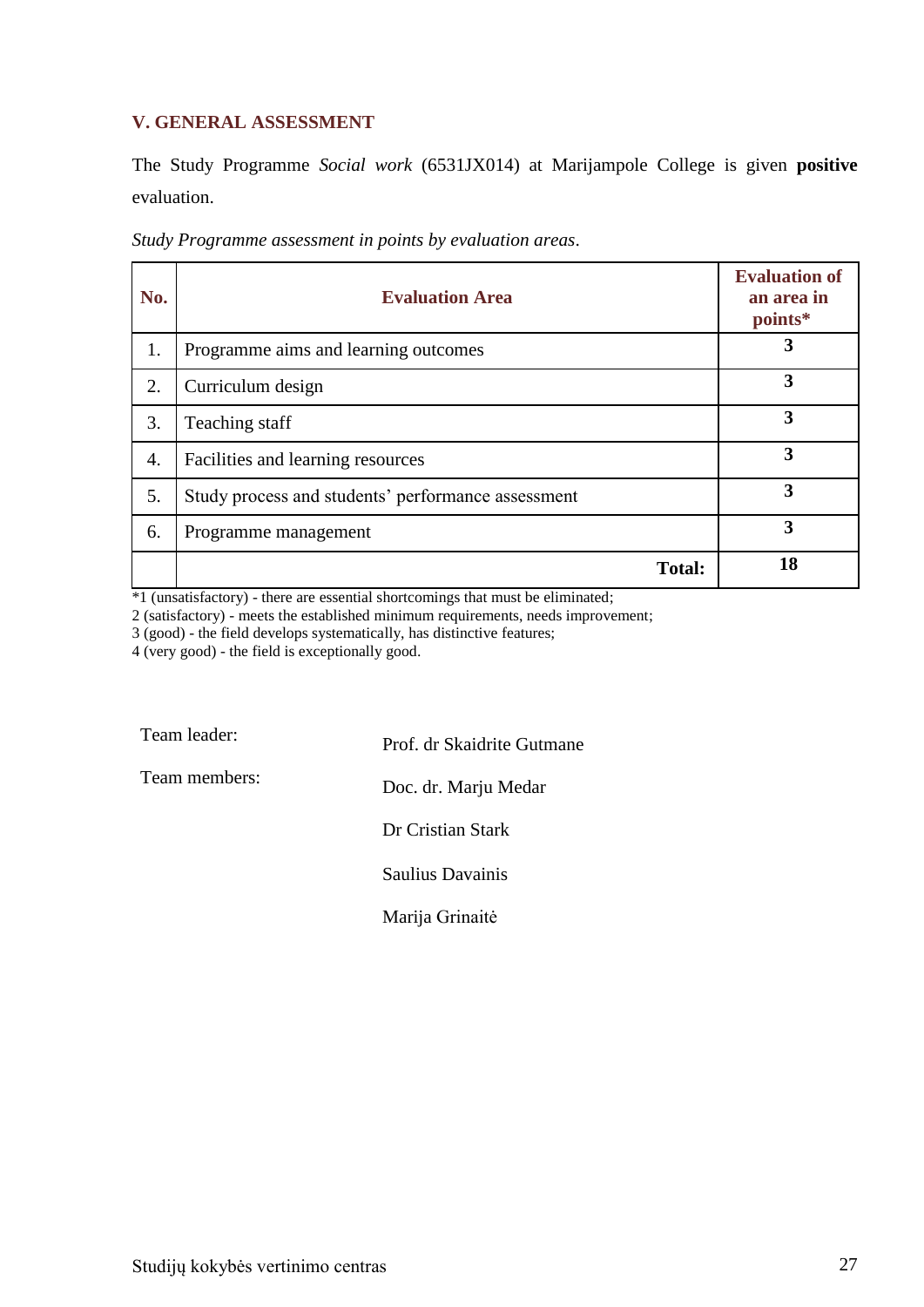#### **Vertimas iš anglų kalbos**

## **MARIJAMPOLĖS KOLEGIJOS PIRMOSIOS PAKOPOS STUDIJŲ PROGRAMOS**  *SOCIALINIS DARBAS* **(VALSTYBINIS KODAS 6531JX014) 2018-04-20 EKSPERTINIO VERTINIMO IŠVADŲ NR. SV4-55 IŠRAŠAS**

<...>

## **V. APIBENDRINAMASIS ĮVERTINIMAS**

Marijampolės kolegijos studijų programa *Socialinis darbas* (valstybinis kodas 6531JX014) vertinama **teigiamai**.

| Eil.<br>Nr. | <b>Vertinimo sritis</b>                          | <b>Srities</b><br>jvertinimas,<br>balais* |
|-------------|--------------------------------------------------|-------------------------------------------|
| 1.          | Programos tikslai ir numatomi studijų rezultatai | 3                                         |
| 2.          | Programos sandara                                | 3                                         |
| 3.          | Personalas                                       | 3                                         |
| 4.          | Materialieji ištekliai                           | 3                                         |
| 5.          | Studijų eiga ir jos vertinimas                   | 3                                         |
| 6.          | Programos vadyba                                 | 3                                         |
|             | Iš viso:                                         | 18                                        |

\* 1 - Nepatenkinamai (yra esminių trūkumų, kuriuos būtina pašalinti)

2 - Patenkinamai (tenkina minimalius reikalavimus, reikia tobulinti)

3 - Gerai (sistemiškai plėtojama sritis, turi savitų bruožų)

4 - Labai gerai (sritis yra išskirtinė)

<...>

## **IV. SANTRAUKA**

Socialinio darbo studijų programa yra gerai organizuojama ir buvo įvertinta aukštu balu tiek apklaustųjų, tiek vertinimo grupės. Uždaviniai ir numatomi studijų rezultatai yra apibrėžti, aiškūs ir viešai prieinami. Programa yra susieta su valstybės, visuomenės ir darbo rinkos poreikiais. Tikslas ir studijų rezultatai atitinka Lietuvoje keliamus pirmosios pakopos studijų programos reikalavimus. Programos pavadinimas, numatomi studijų rezultatai, programos turinys ir įgyjama kvalifikacija dera tarpusavyje. Studijų programa aiškiai pristatoma studentams studijų pradžioje.

Studijų programa yra unikali, orientuota į praktinius įgūdžius, išlaikanti pusiausvyrą tarp teorijos ir praktikos. Studentams siūlomos vertingos žinios ir gebėjimai dirbant su klientais ir bendraujant su neįgaliaisiais. Su konkrečiomis sritimis susijusios žinios suteikiamos per praktiką.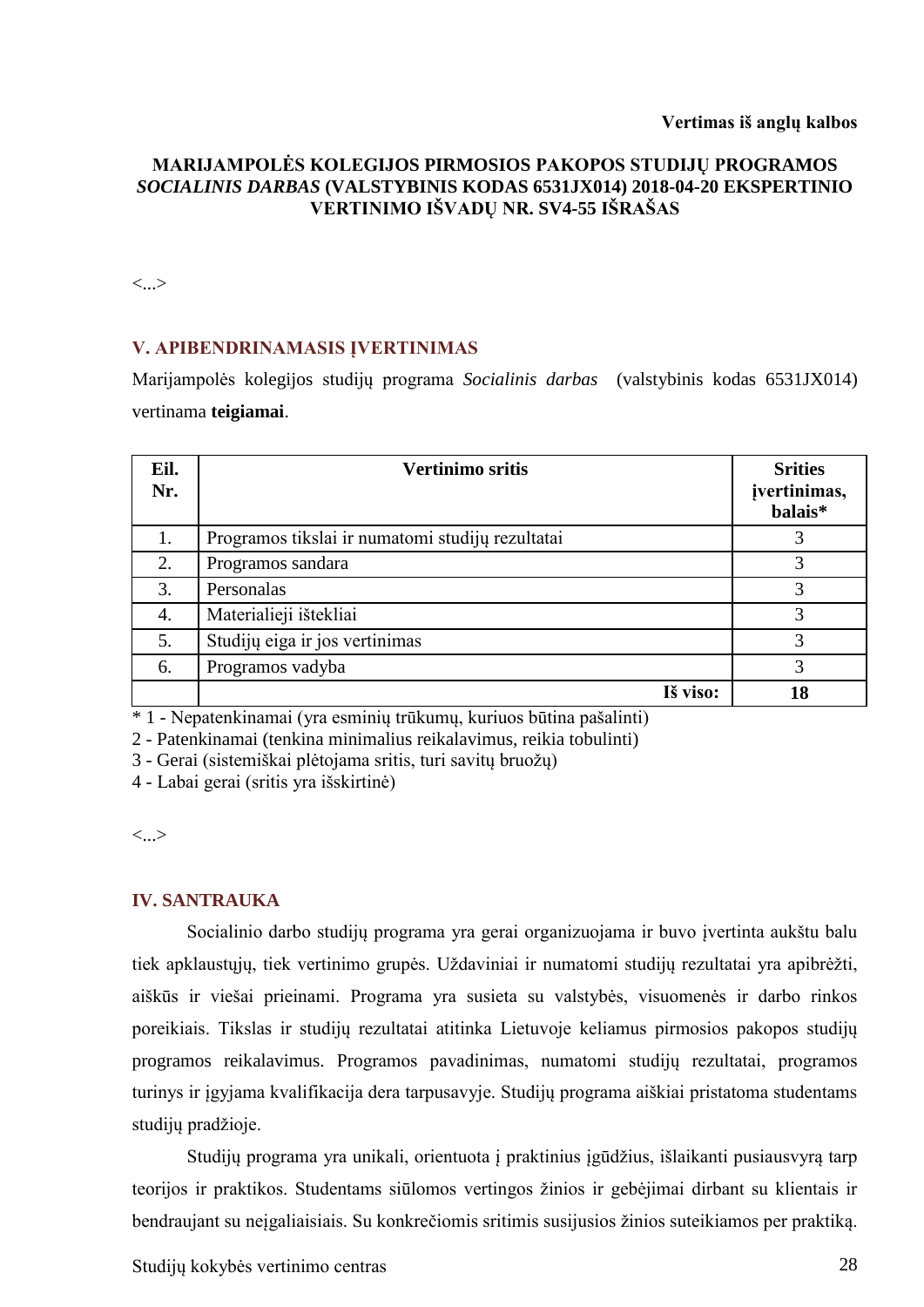Programos sandara yra racionali ir pagrįsta logine seka, orientuota į studentų praktinių gebėjimų ugdymą. Programos sudarymas ir modulinės sistemos vystymas yra tęstinis procesas, kurio metu keliama programos kokybė ir vystomi studijų rezultatai. Programoje turi būti įgyvendintas modulinis mokymas.

Siūloma derinti individualizuotą mokymą ir modulinį mokymą. Bolonijos procese siūloma įgyvendinti savarankišką mokymąsi, taikant tokias kategorijas kaip "Personalizavimas" ir "Į studentus orientuotas mokymasis", tačiau kolegija jo nėra įgyvendinusi – mokytojai nežino kaip organizuoti darbą per problemų sprendimą ir kaip perkelti mokytojų atsakomybę už mokymosi procesą studentams. Savarankiško mokymosi skatinimas padėtų ženkliai sumažinti mokytojų darbo krūvį. Taip būtų sudarytos sąlygos studentų savireguliacijai.

Studijų programos stiprioji pusė yra geras ryšys su savivaldybėmis ir socialiniais dalininkais bei indėlis sprendžiant regionines problemas. Šiuo atžvilgiu programos tikslai atitinka kolegijos misiją ir viziją. Jie lanksčiai pritaikyti darbo rinkos poreikiams šiame regione. Labai teigiamas nuolat gaunamas grįžtamasis ryšys iš socialinių dalininkų apie studentų atliekamą praktiką ir jų dalyvavimą. Studentai ir socialiniai dalininkai palaiko gerus ryšius su kolegija, praktikos vietomis, įskaitant savivaldybę. Praktiškai naudojami interpretaciniai metodai ir supervizija.

Programos vykdymo metu naudojami pakankamai platūs pirmos pakopos studijų metodai ir vertinimo priemonės. Mokytojai naudoja įdomius ir novatoriškus mokymo metodus, tokius kaip reflektyvusis mokymasis, neįgaliųjų įtraukimas į mokymosi procesą, bendri moksliniai tyrimai su studentais ir kt. – tai vertinama labai palankiai. Profesinės praktikos metu atliekama studentų supervizija grupėje. Studijų dalykų turinys praturtintas aktyviais, naujais metodais, skatinančiais vidinę motyvaciją. Programos studentai yra labai motyvuoti ir aktyviai dalyvauja įvairiuose studijų proceso etapuose ir lygmenyse.

Studijų procesas palaikomas įvairiomis patalpomis ir materialine baze, pavyzdžiui, veiksmingai dirbančiu IT palaikymu, gerai organizuojamu studijų procesu ir studentų vertinimo sistemomis. Kolegija turi kokybiškus studijų procesą palaikančius išteklius, įskaitant fizines patalpas, duomenų bazes, programinę įrangą, modeliavimo licencijas, atvejų tyrimų duomenų bazių prenumeratas ir kt. Biblioteka yra aprūpinta ir suteikia prieigą prie daugelio tarptautiniu mastu pripažįstamu elektroninių duomenų bazių.

Programą vykdo 12 dėstytojų, 4 iš jų turi daktaro, 7 – magistranto laipsnį. Dauguma iš jų turi socialinio darbo kvalifikacijas ir patirtį, tačiau jiems praverstų daugiau praktikos užsienio universitetuose anglų kalbos ir mokslinių tyrimų įgūdžiams pagerinti. Dėstytojus palaiko IT skyrius, kuris tiekia mokytojams reikalingą technologinę įrangą. Dėstytojai yra motyvuoti ir entuziastingi, bet jų darbo krūvis yra per didelis, todėl jį reikia mažinti. Mokytojai turi aktyviau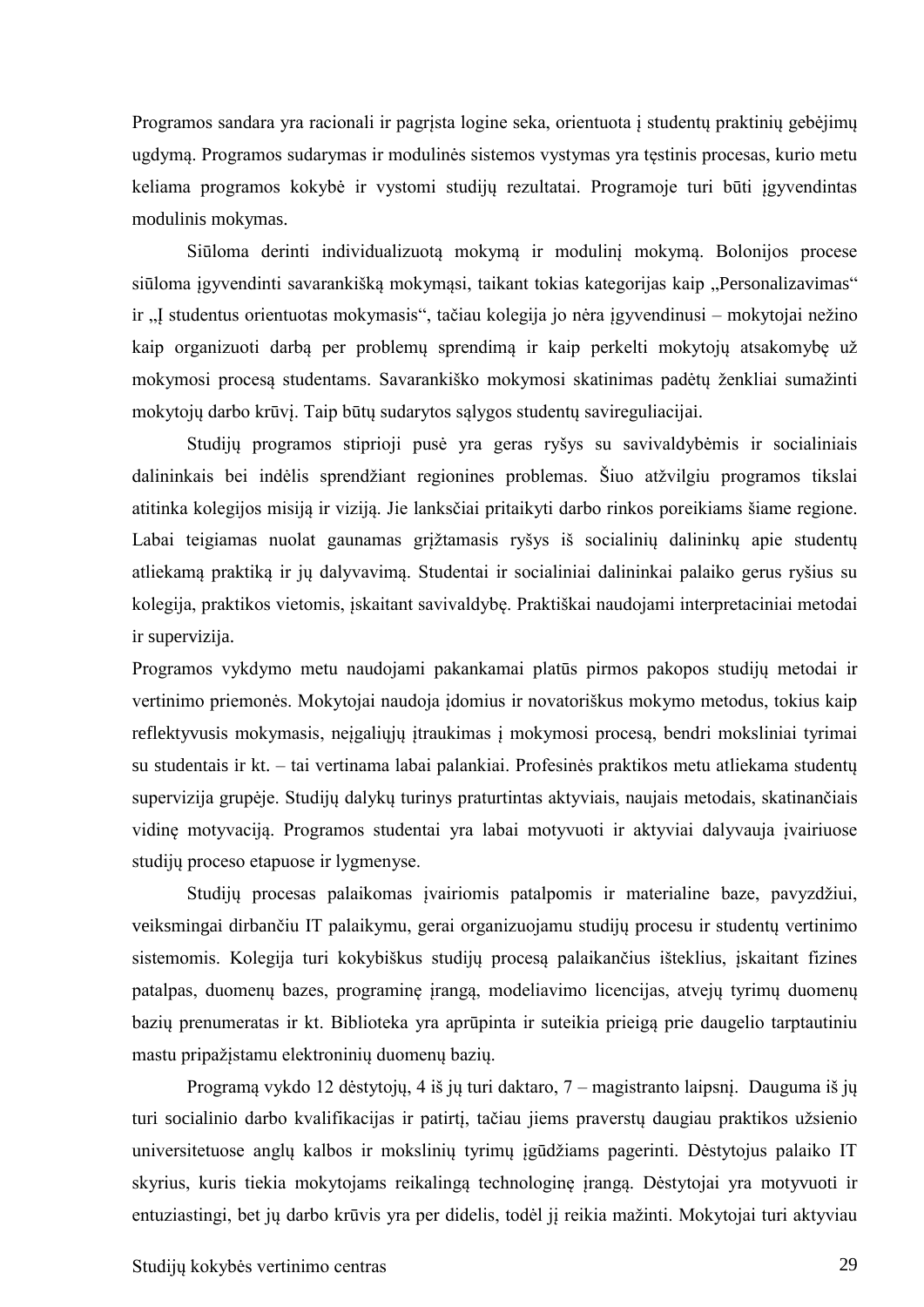dalyvauti bendradarbiavime su kitais universitetais. Dėstytojai entuziastingai dalyvauja pedagoginės kvalifikacijos kėlime ir bendradarbiauja su kolegomis bei socialiniais dalininkais.

Programą palaiko kolegijos struktūra. Yra akivaizdi tendencija mažinti biurokratiją, o tai yra geras būdas optimizuoti programos įgyvendinimą ir siekti aukštos studijų kokybės. Administracija turi būti geriau informuota apie Europos Komisijos Bolonijos proceso reikalavimus ir veiksmingiau taikyti Europos Sąjungos standartus kuriant šiuolaikišką aukštąją mokyklą. Šiuo atžvilgiu kolegija turi vadovautis Bolonijos procesu. Turi būti mažinama dėstytojų biurokratinė administracinė našta. Visi atsakingi asmenys turi stengtis kurti kultūrą, kurioje skatinamas mokytojų ir administracijos dialogas ir bendradarbiavimas.

<…>

#### **III. REKOMENDACIJOS**

- 1. Turi būti gerinamas kolegijos psichologinis ir socialinis klimatas. Vertinimo ataskaitoje tai nurodoma kaip trūkumas ir tuo buvo įsitikinta vizito metu. Reikalinga veikla, skirta stiprinti komandinį darbą ir dialogą dalyvaujant bendruose administracijos ir dėstytojų projektuose ir atvirose diskusijose. Mokytojai pageidautų kolegijoje turėti "pastorių" akademiniais klausimais; studentai norėtų psichologinės pagalbos centro (jį reikėtų įkurti). Ekspertai nurodo, kad reikalingas didesnis administracijos lankstumas ir veiksmingumas. Biurokratinė struktūra neatitinka Europos reikalavimų, kadangi administracija nesilaiko Bolonijos proceso. Visi atsakingi asmenys turi stengtis mažinti biurokratinį aparatą. Turi būti ženkliai stiprinamas administracijos ir dėstytojų abipusis bendradarbiavimas. Būtina šiuolaikiškos Europos institucijos reikalavimus atitinkanti administracija.
- 2. Programos dalykus reikia apjungti į modulius, kad išvengti jų išsibarstymo po skirtingas disciplinas. Būtina toliau plėtoti programą modulių sistemos atžvilgiu. Šiuo metu studijų programoje nėra specializacijų, todėl modulinė sistema leistų jas sukurti. Modulinė sistema padės plėtoti ir vertinti programos tikslus ir studijų rezultatus. Ji sustiprins į studentus orientuotą mokymą ir pagerins bendrą studijų programos įgyvendinimą.
- 3. Reikia daugiau dėmesio skirti autentiškai socialinio darbo teorijai. Studijų programoje trūksta aiškaus pagrindinių socialinio darbo teorijų suvokimo apibrėžimo. Paskaitų kursas "Socialinio darbo teorija ir metodai" turi būti išskaidytas į du.
- 4. Mokytojų darbo krūvis yra jautri tema kolegijoje. Mokytojams užkraunamas per didelis darbo krūvis, jį reikia mažinti. Mokytojai neturi laiko vykti į užsienį.
- 5. Kolegijos administracija nepakankamai dėmesio skiria studijų proceso internacionalizacijai ir optimaliam "Erasmus+" galimybių išnaudojimui. Turi būti skatinamas tarptautinis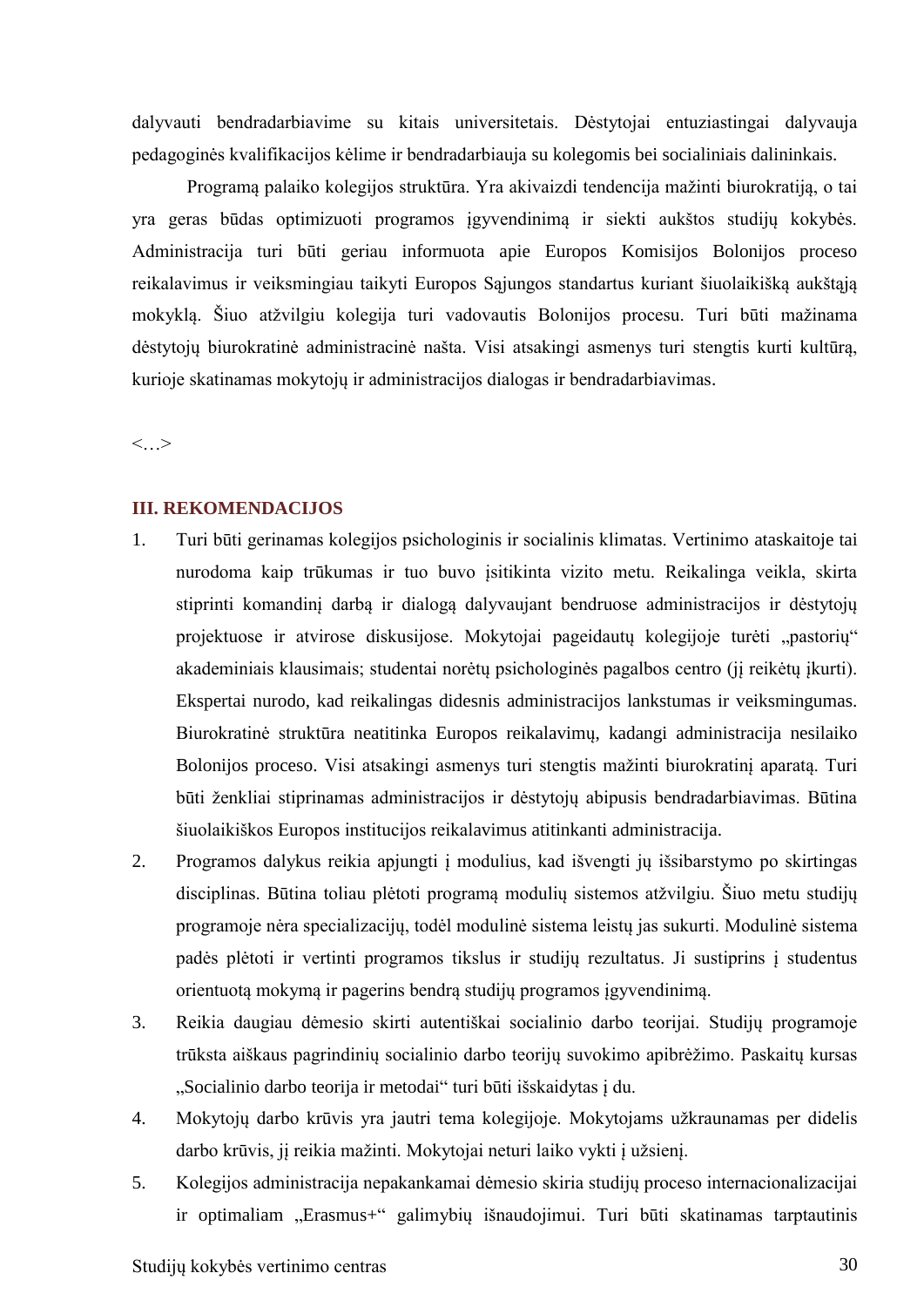mokytojų judumas ir ieškoma papildomų išteklių mokytojų vizitams finansuoti bei mokslininkams iš kitų šalių pritraukti. Atnaujintos žinios turi būti teikiamos remiantis Europos Komisijos reikalavimais. Neprofesionalu, kad mokytojai turi atlikti tokias veiklas kaip "Erasmus+" ar dalyvauti konferencijoje atostogų metu.

- 6. Būtina plėtoti ir įvairinti bendradarbiavimo su partnerių universitetais ir organizacijomis formas. Savianalizės suvestinėje teigiama, kad vertinimo laikotarpiu pravestos paskaitos sustiprino mokytojų bendradarbiavimą diskusijų, mokymų pagalba ir kt., tačiau bendradarbiavimo stiprinimas yra tęstinis procesas ir turi būti toliau vystomas. Reikalinga tolesnė mokytojų bendradarbiavimą stiprinanti veikla, pavyzdžiui, komandinis mokymas, taip pat dalijimasis profesine patirtimi ir kt. Tam reikalingas skirtingų programos dalykų dėstytojų bendradarbiavimas, kad būtų geriau suprastas šiuolaikinis socialinio darbo kontekstas visuose programos dalykuose ir būtų geriau apibrėžiami studijų uždaviniai ir numatomi studijų rezultatai.
- 7. Studijų programoje trūksta Europos socialinio aspekto įgyvendinimo. Į studijas ir mokslinius tyrimus turi būti įtraukta Europos socialinė darbotvarkė arba bent jau jos kategorijos "Socialinė sanglauda", "Solidarumas", "Subsidiarumas ir abipusiškumas". Remiantis Bolonijos procesu, planuojant studijų procesą, būtina sumažinti kontaktinių valandų skaičių ir padidinti studentų savarankiško darbo valandas.
- 8. Studentai stokoja bendravimo užsienio kalba įgūdžių, todėl vengia "Erasmus+" galimybių. Būtina stiprinti tiek mokytojų, tiek studentų kalbos įgūdžius.
- 9. Reikia išanalizuoti baigiamųjų darbų kokybę ir parengti atitinkamą kokybės užtikrinimo strategiją. Baigiamuosiuose darbuose teikiami seni literatūros šaltiniai (dažniausiai lietuvių kalba), trūksta literatūros šaltinių anglų kalbą. Studentai nepakankamai naudojasi nemokamomis elektroninėmis duomenų bazėmis. Reikalinga veikla, skatinanti naudoti anglišką literatūrą, įskaitant elektroninių duomenų bazių naudojimą. Problematiški studentų įgūdžiai ir motyvacija naudotis duomenų bazėmis.
- 10. Nepakankamai remiamasi naujausia socialinio darbo ir socialinės politikos literatūra. Tiek studentai, tiek mokytojai turi dažniau remtis literatūra, ypač anglų kalba. Tam reikia skirti daugiau dėmesio.
- 11. Turi būti stiprinamos neįgaliųjų galimybės gauti išsilavinimą. Kolegijos patalpos turi būti labiau pritaikytos.

\_\_\_\_\_\_\_\_\_\_\_\_\_\_\_\_\_\_\_\_\_\_\_\_\_\_\_\_\_\_

 $\langle \rangle$